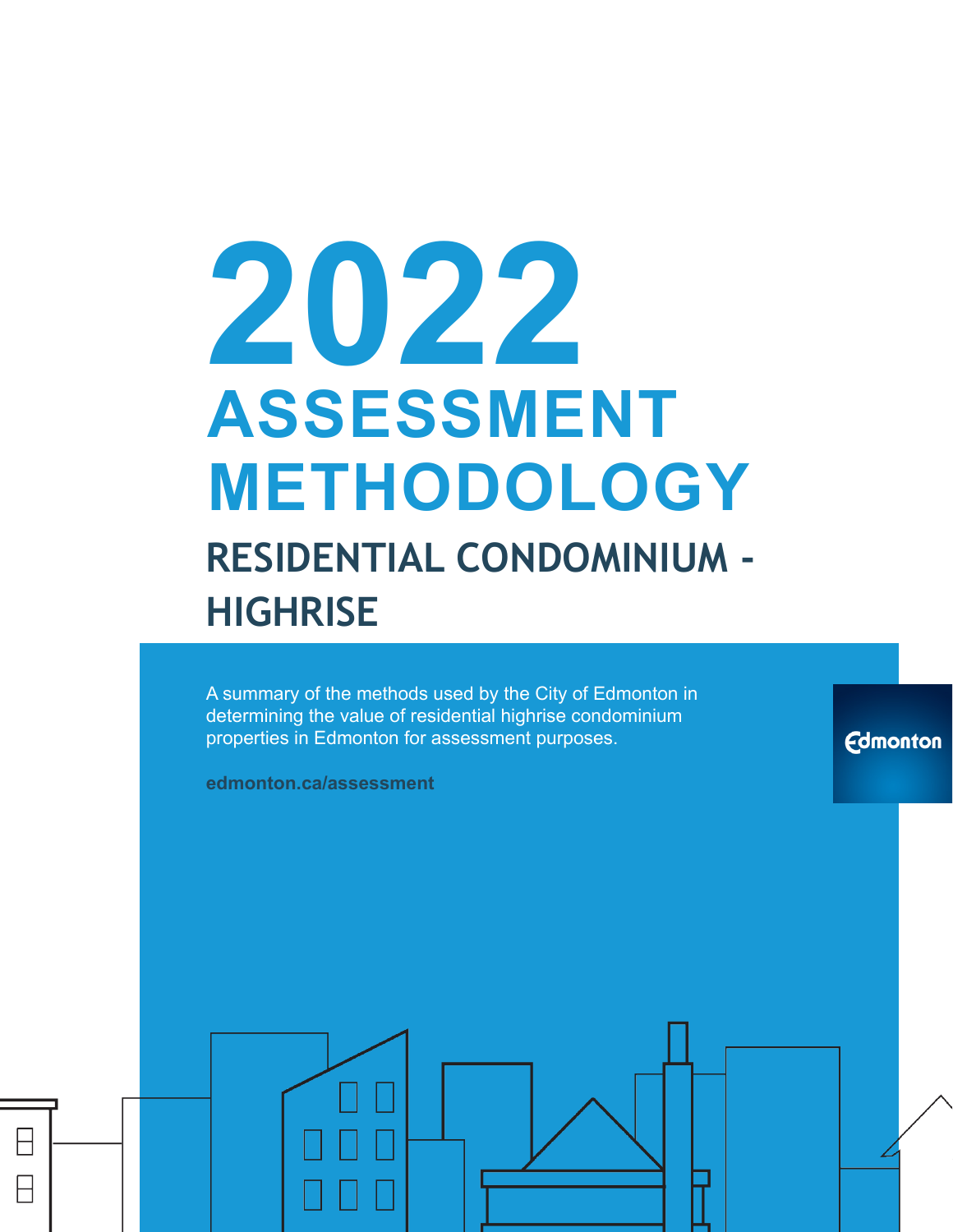# **Table of Contents**

| <b>Scope</b>                                                                                                                                                                                                                                                                                                                                          | $\overline{2}$                                    |
|-------------------------------------------------------------------------------------------------------------------------------------------------------------------------------------------------------------------------------------------------------------------------------------------------------------------------------------------------------|---------------------------------------------------|
| <b>Introduction</b>                                                                                                                                                                                                                                                                                                                                   | $\overline{\mathbf{2}}$                           |
| <b>Mass Appraisal</b><br><b>Valuation Model</b>                                                                                                                                                                                                                                                                                                       | 4<br>6                                            |
| <b>Property Groups</b>                                                                                                                                                                                                                                                                                                                                | 6                                                 |
| <b>Approaches to Value</b><br><b>Direct Comparison Approach</b><br>Zoning<br><b>Highrise Condominium Complexes</b><br>Highrise Condominium Complexes include two types of units.<br><b>Highrise Condominium Units</b><br><b>Accessory Condominium Units</b><br><b>Variables</b><br>Highrise Condominium Unit attributes<br><b>Building attributes</b> | 7<br>7<br>8<br>9<br>9<br>9<br>9<br>12<br>12<br>15 |
| <b>Accessory Condominium Units</b>                                                                                                                                                                                                                                                                                                                    | 15                                                |
| <b>Adjustments</b>                                                                                                                                                                                                                                                                                                                                    | 16                                                |
| <b>Methods to Adjust Comparables</b><br><b>Quantitative Adjustments</b><br>Qualitative Analysis<br><b>References</b>                                                                                                                                                                                                                                  | 18<br>18<br>19<br>20                              |
| <b>Appendix</b>                                                                                                                                                                                                                                                                                                                                       | 21                                                |
| Zone Chart: Residential Condominiums<br><b>Measure Conversion Chart</b><br><b>Time Adjustment Factors</b>                                                                                                                                                                                                                                             | 21<br>21<br>22                                    |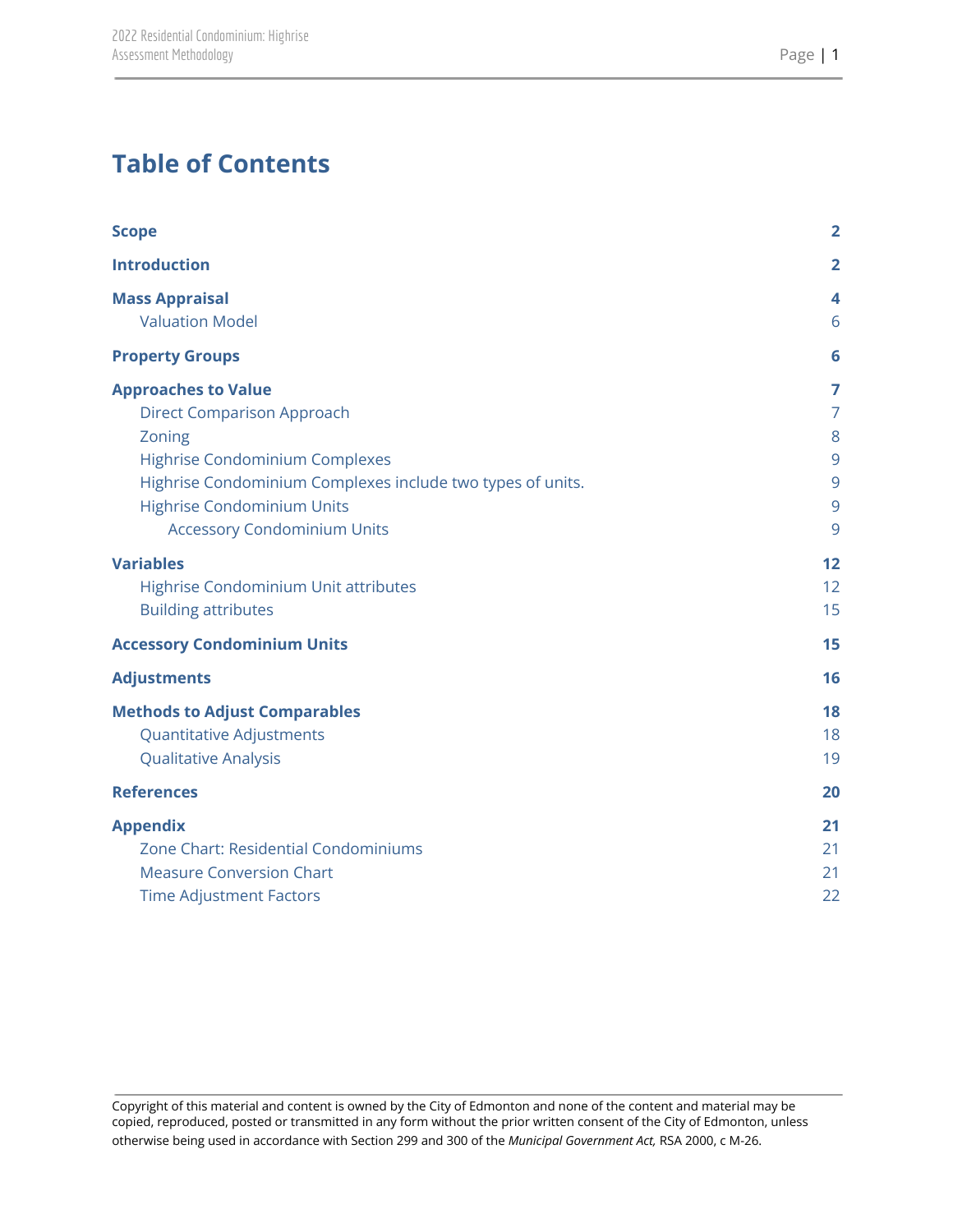### <span id="page-2-0"></span>**Scope**

This guide explains how residential condominium properties are valued for assessment purposes. The guide is intended as a tool and compliments the assessor's judgment in the valuation process.

### <span id="page-2-1"></span>**Introduction**

Property assessments in the City of Edmonton are prepared in accordance with the requirements of the *Municipal Government Act*, R.S.A. 2000, c. M-26 (hereinafter "MGA") and the *Matters Relating to Assessment and Taxation Regulation, 2018*, Alta Reg 203/17, (hereinafter "*MRAT*"). The *MRAT* regulation establishes the valuation standard to be used, defines the procedures to be applied, and proposes objectives for the quality to be achieved in the preparation of assessments. The legislation requires the municipality to prepare assessments that represent market value by application of the mass appraisal process. All assessments are expected to meet quality standards prescribed by the province in the MRAT regulation.

Property assessments represent:

- an estimate of the value;
- of the fee simple estate in the property;
- as the property existed on December 31, 2021;
- reflecting typical market conditions;
- as if the property had been sold on July 1, 2021;
- on the open market;
- from a willing seller to a willing buyer.

The assessment is a prediction of the value that would result when those specific, defined conditions are met.

The legislation requires the City of Edmonton to assess the fee simple estate.

"Fee simple interest [is] absolute ownership unencumbered by any other interest or estate… leased fee interest [is] the ownership interest held by the lessor, which includes the right to the contract rent specified in the lease plus the reversionary right when the lease expires… leasehold interest [is] the interest held by the lessee (the tenant or renter) through a lease conveying the rights of use and occupancy for a stated term under certain conditions." *Appraisal Institute of Canada, The Appraisal of Real Estate Third Canadian Edition,*

*Vancouver, Canada, 2010, page 6.4*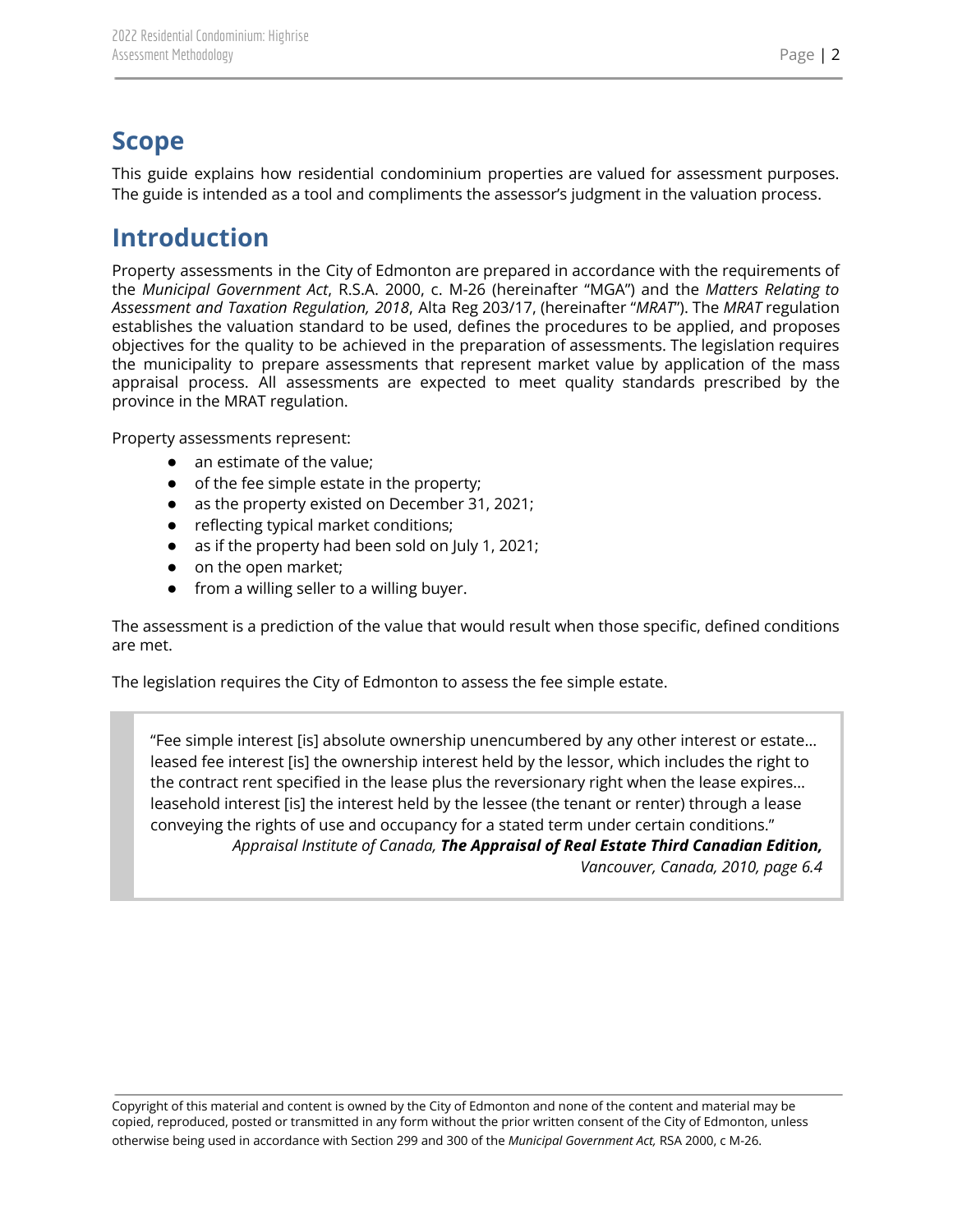Both *market value* and *property,* along with additional terms are defined in the *MGA* and *MRAT* :

|       | s.284(1)(r) " $proper$ y means<br>(i) a parcel of land<br>(ii) an improvement, or<br>(iii) a parcel of land and the improvements to it                                                                                                                                        | MGA .s.284(1)(r)     |
|-------|-------------------------------------------------------------------------------------------------------------------------------------------------------------------------------------------------------------------------------------------------------------------------------|----------------------|
|       | s.1(k) "regulated property" means<br>(i) land in respect of which the valuation standard is agricultural use value,<br>(ii) designated industrial property, or<br>(iii) machinery and equipment                                                                               |                      |
|       |                                                                                                                                                                                                                                                                               | MRATs.1(k)           |
|       | s.9(1) the <b>valuation standard</b> for the land and improvements is market value unless<br>subsection (2) applies                                                                                                                                                           |                      |
|       |                                                                                                                                                                                                                                                                               | MRAT S.9(1)          |
|       | s.1(1)(n) "market value" means the amount that a property, as defined in section 284(1)(r),<br>might be expected to realize if it is sold on the open market by a willing seller to a willing                                                                                 |                      |
| buyer |                                                                                                                                                                                                                                                                               | $MGA \simeq 1(1)(n)$ |
|       | s.5 An assessment of property based on market value<br>(a) must be prepared using mass appraisal,<br>(b) must be an estimate of the value of the fee simple estate in the property, and<br>(c) must reflect typical market conditions for properties similar to that property | MRAT <sub>s.5</sub>  |
|       | s.289(2) Each assessment must reflect<br>(a) the characteristics and physical condition of the property on December 31 of the<br>year prior to the year in which a tax is imposed                                                                                             | MGA s.289(2)(a)      |
|       | s.6 Any assessment prepared in accordance with the Act must be an estimate of the value of<br>a property on July 1 of the assessment year                                                                                                                                     | MRAT <sub>s.6</sub>  |
|       | s.1(g) "mass appraisal" means the process of preparing assessments for a group of<br>properties using standard methods and common data and allowing for statistical testing                                                                                                   | MRAT $s.1(g)$        |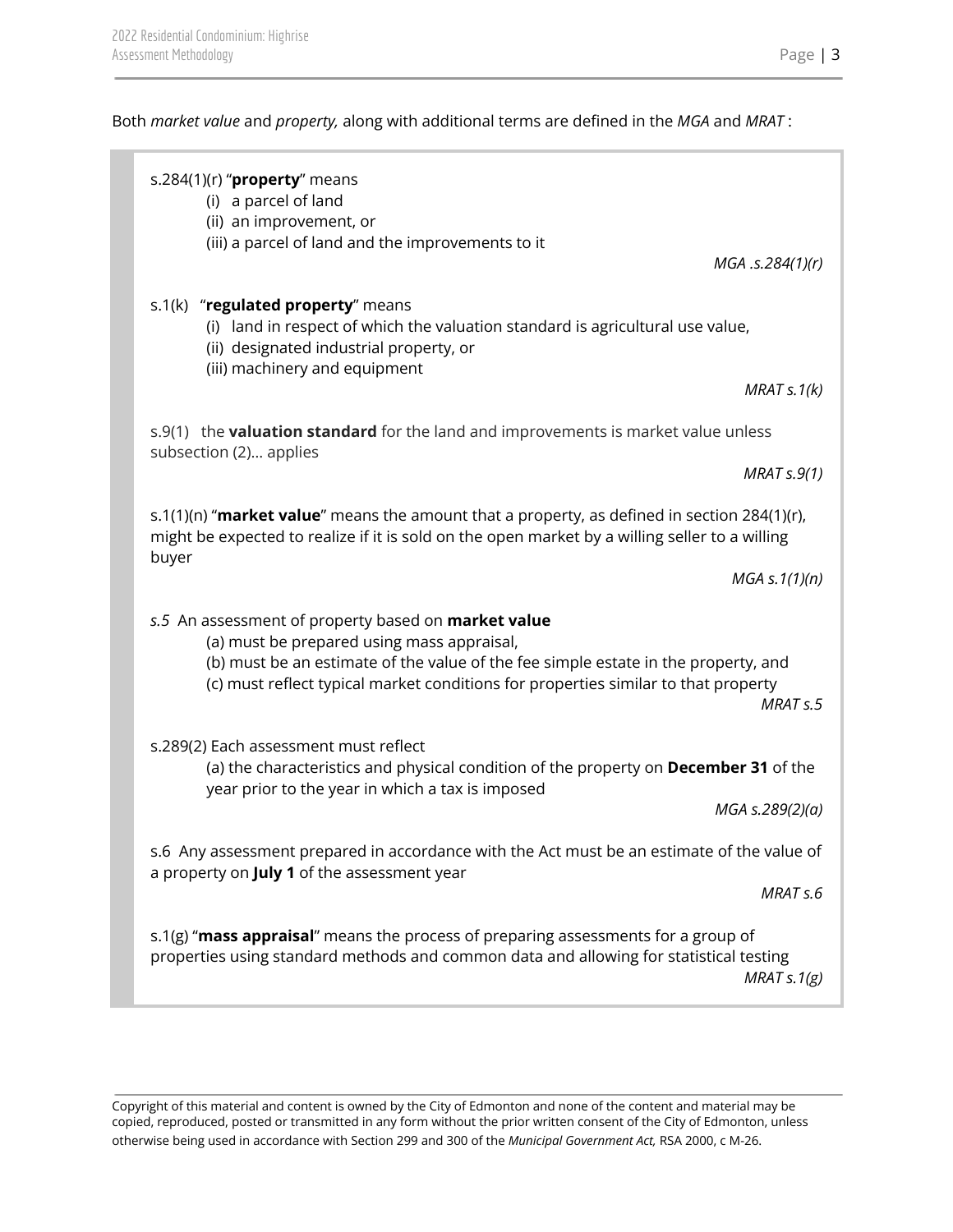# <span id="page-4-0"></span>**Mass Appraisal**

Mass appraisal is the legislated methodology used by the City of Edmonton for valuing individual properties, and involves the following process:

- properties are stratified into groups of comparable properties
- common property characteristics are identified for the properties in each group
- a uniform valuation model is created for each property group

31(c) **"valuation model"** means the representation of the relationship between property characteristics and their value in the real estate marketplace using a mass appraisal process

*MRAT s.31(c)*

The following two quotations indicate how the International Association of Assessing Officers distinguishes between mass appraisal and single-property appraisal:

"... single-property appraisal is the valuation of a particular property as of a given date: mass appraisal is the valuation of many properties as of a given date, using standard procedures and statistical testing."

"Also, mass appraisal requires standardized procedures across many properties. Thus, valuation models developed for mass appraisal purposes must represent supply and demand patterns for groups of properties rather than a single property."

*Property Appraisal and Assessment Administration, pg. 88-89*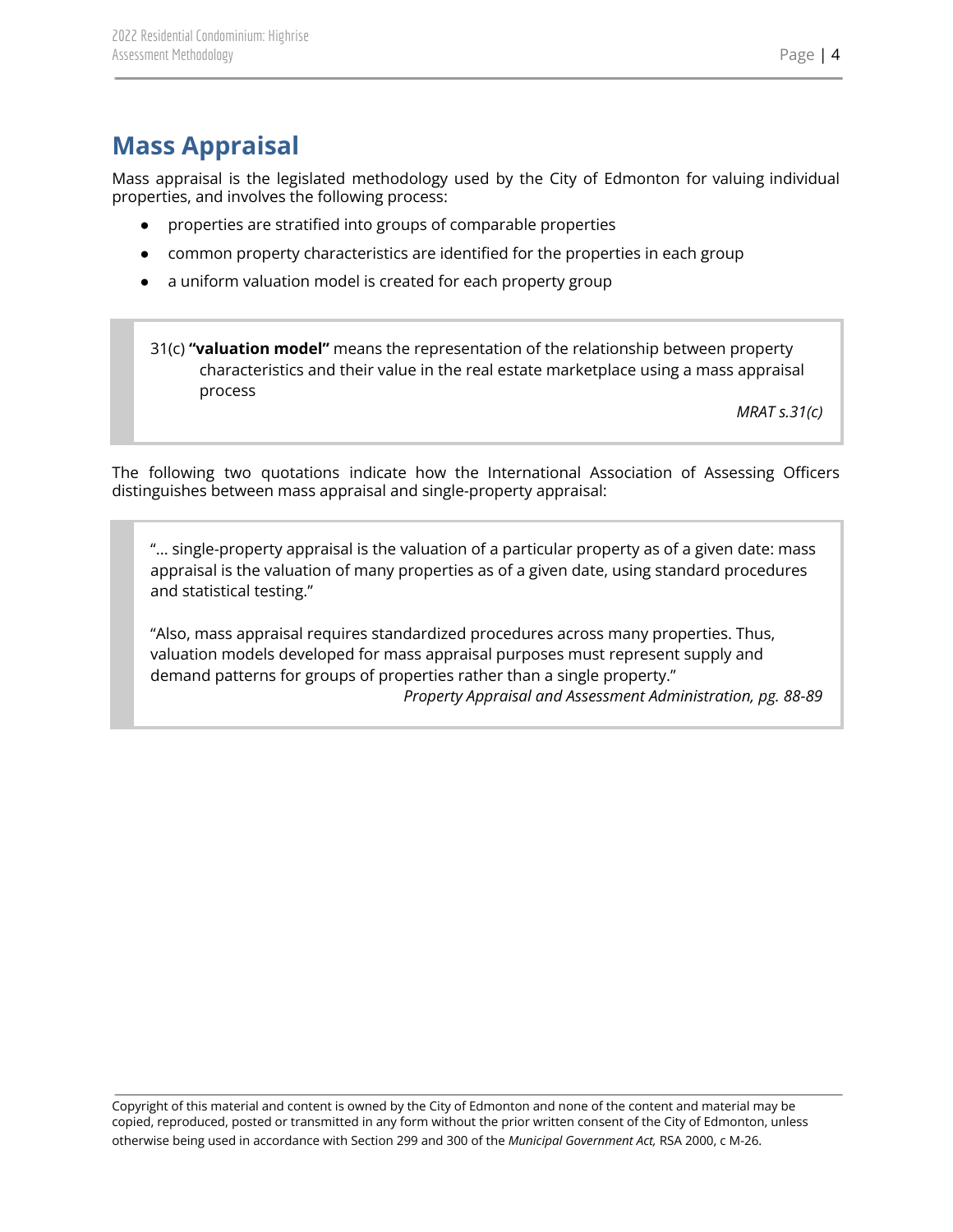For both mass appraisal and single-property appraisal, the process consists of the following stages:

|                                         | <b>Mass Appraisal</b>                                                                                                                 | <b>Single Appraisal</b>                                                                                                                                                    |
|-----------------------------------------|---------------------------------------------------------------------------------------------------------------------------------------|----------------------------------------------------------------------------------------------------------------------------------------------------------------------------|
| <b>Definition and</b><br><b>Purpose</b> | Mass appraisal is used to<br>determine the assessment<br>base for property taxation in<br>accordance with legislative<br>requirements | The client specifies the nature<br>of the value to be estimated,<br>this includes: rights to be<br>valued, effective date of<br>valuation, and any limiting<br>conditions. |
| <b>Data Collection</b>                  | Mass appraisal requires a<br>database of property<br>characteristics and market<br>information.                                       | The extent of data collection is<br>specific to each assignment<br>and depends on the nature of<br>the client's requirements.                                              |
| <b>Market Analysis</b>                  | Mass appraisal is predicated<br>on highest and best use.                                                                              | Market analysis includes the<br>analysis of highest and best<br>use                                                                                                        |
| <b>Valuation Model</b>                  | Valuation procedures are<br>predicated on groups of<br>comparable properties.                                                         | Subject property is the focus<br>of the valuation. The analysis<br>of comparable properties is<br>generally six or less                                                    |
| <b>Validation</b>                       | The testing of acceptable<br>analysis and objective criteria                                                                          | The reliability of the value<br>estimate is more subjective.<br>Acceptability can be judged by<br>the depth of research and<br>analysis of comparable sales                |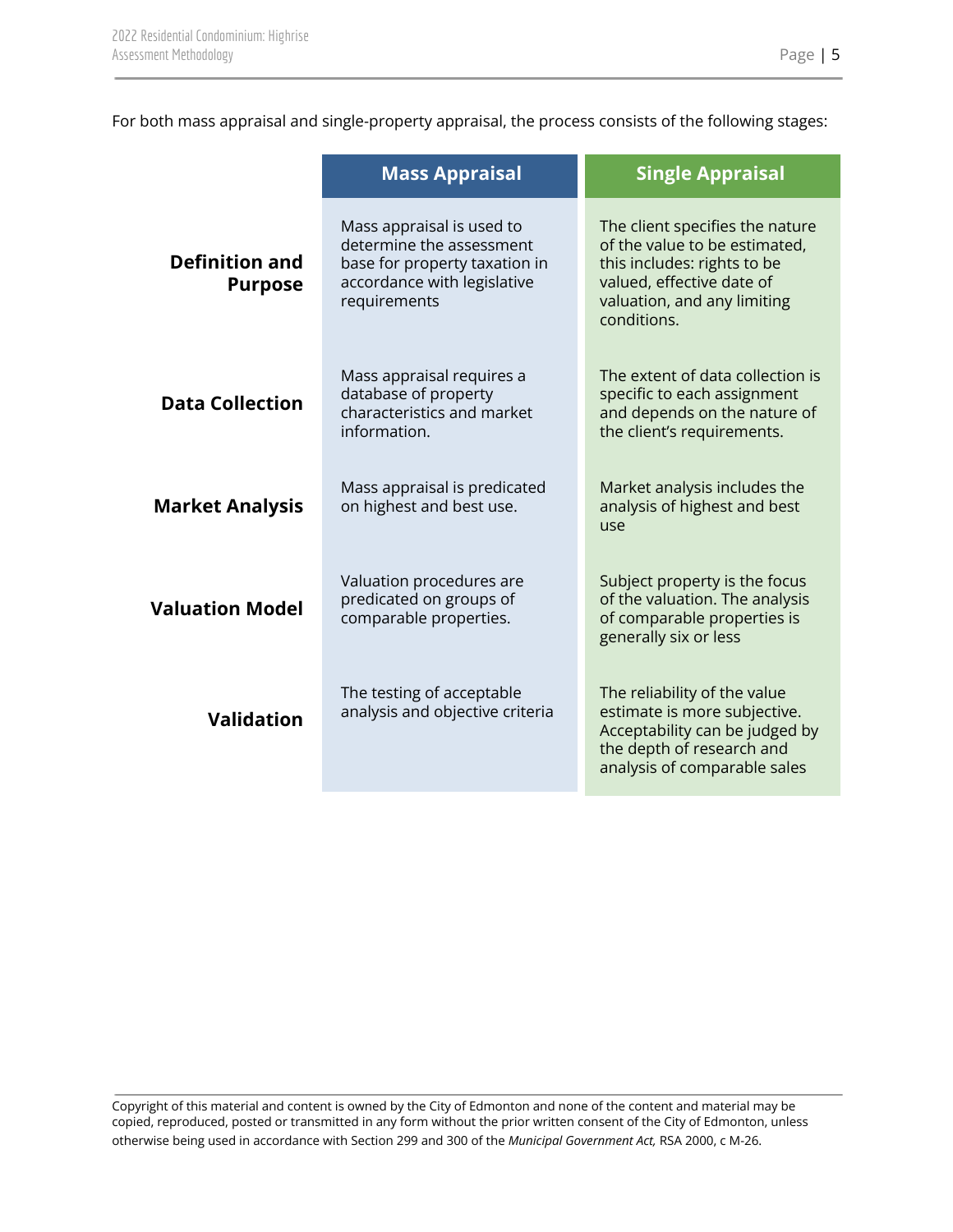### <span id="page-6-0"></span>Valuation Model

A valuation model creates an equation of variables, factors and coefficients that explains the relationship between estimated market value and property characteristics. An assessed value is then calculated by applying the appropriate valuation model to individual properties within a property type.

| s <sub>31</sub> | (a) "coefficient" means a number that represents the quantified relationship of each<br>variable to the assessed value of a property when derived through a mass appraisal<br>process |
|-----------------|---------------------------------------------------------------------------------------------------------------------------------------------------------------------------------------|
|                 | (b) "factor" means a property characteristic that contributes to a value of a property;                                                                                               |
|                 | (d) "variable" means a quantitative or qualitative representation of a property<br>characteristic used in a valuation model                                                           |
|                 | <b>MRAT</b> , s.31 (a), (b) and (d)                                                                                                                                                   |
| s.33            | Information prescribed  does not include coefficients                                                                                                                                 |
|                 | <b>MRAT</b> , $s.33(3)$                                                                                                                                                               |

| <b>Valuation</b><br><b>Model</b> | • variables are identified from property characteristics<br>• statistical analysis determines how variables affect market value<br>• factors and coefficients are determined<br>• the resulting valuation models are applied to property<br>characteristics |
|----------------------------------|-------------------------------------------------------------------------------------------------------------------------------------------------------------------------------------------------------------------------------------------------------------|
|----------------------------------|-------------------------------------------------------------------------------------------------------------------------------------------------------------------------------------------------------------------------------------------------------------|

### <span id="page-6-1"></span>**Property Groups**

**Residential Condominiums Units** are individual units that are typically part of a larger building site or complex. Each unit is described on the condominium plan registered with the Land Titles Office, typically has its own certificate of title, and can be bought and sold separately. A residential condominium complex may include both living units and accessory units.

Assessment of condominium unit 290.1(1) Each unit and the share in the common property that is assigned to the unit must be assessed (a) in the case of a bare land condominium, as if it is a parcel of land, or (b) in any other case, as if it is a parcel of land and the improvements to it.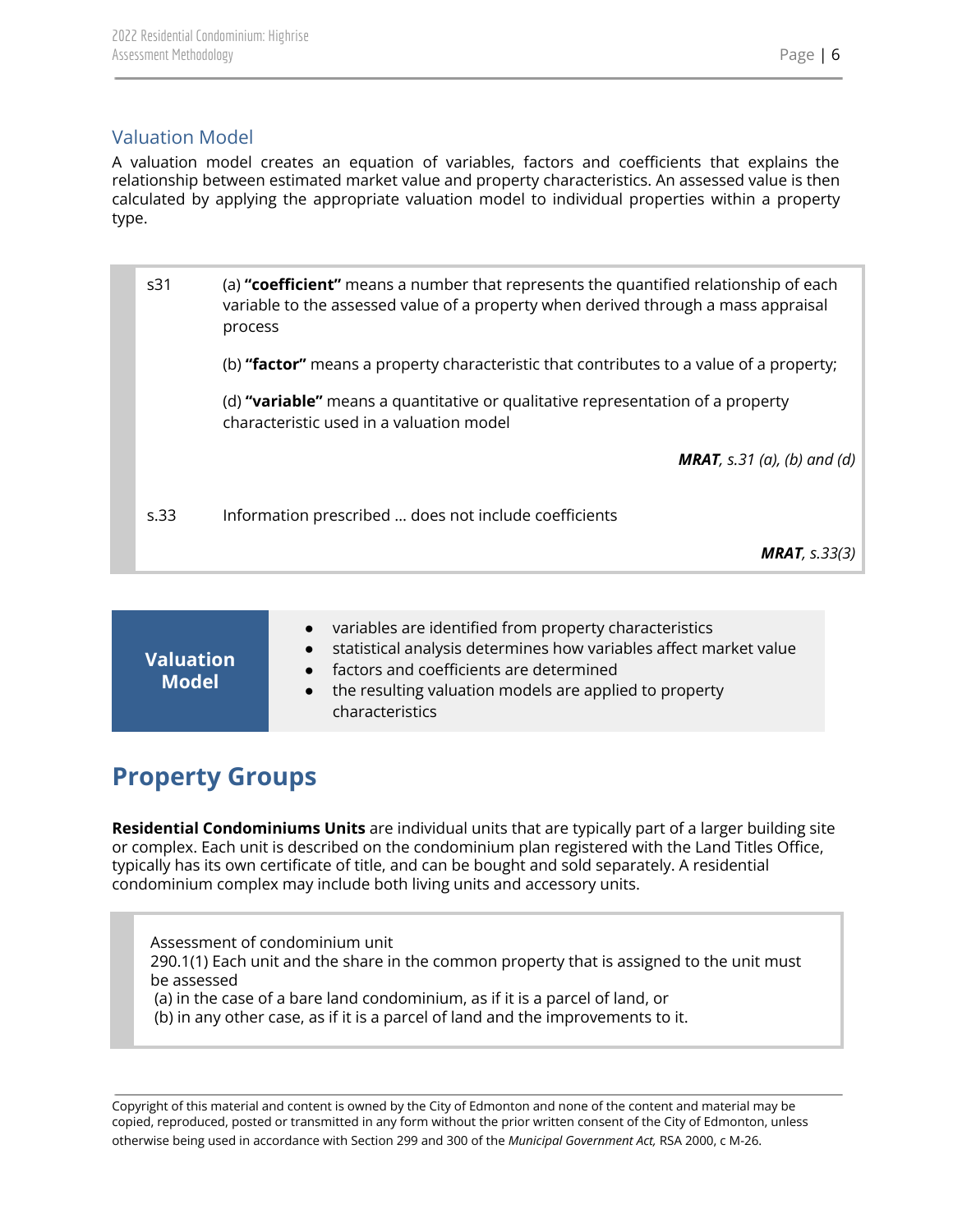(2) In this section, "unit" and "share in the common property" have the meanings given to them in the Condominium Property Act. 1

*MGA s.290.1(1) and (2)*

# <span id="page-7-0"></span>**Approaches to Value**

The approaches to determine market value are the direct comparison, income, and cost approaches.

| <b>Direct</b><br><b>Comparison</b><br>Approach | Typical market value (or some other characteristic) is determined by<br>referencing comparable sales and other market data. It is often used<br>when sufficient sales or market data is available. It may also be referred<br>to as the Sales Comparison Approach.                                                 |
|------------------------------------------------|--------------------------------------------------------------------------------------------------------------------------------------------------------------------------------------------------------------------------------------------------------------------------------------------------------------------|
| <b>Income</b><br><b>Approach</b>               | This approach considers the typical actions of renters, buyers and sellers<br>when purchasing income-producing properties. This approach estimates<br>the typical market value of a property by determining the present value<br>of the projected income stream. Often used to value rental or leased<br>property. |
| Cost<br><b>Approach</b>                        | Typical market value is calculated by adding the depreciated replacement<br>cost of the improvements to the estimated value of land. It is often used<br>for properties under construction or when there is limited market data<br>available.                                                                      |

### <span id="page-7-1"></span>Direct Comparison Approach

For this property group, the assessment is determined using the direct sales approach. It is the most appropriate method of valuation for Condominium Units in the City of Edmonton because it mirrors the actions of buyers and sellers in the marketplace and sufficient sales data exists in order to derive reliable market estimates.

The income approach is not used in the valuation of this property group as this approach is more applicable to income producing properties or in limited markets. The majority of these properties in this inventory are owner occupied with only a small portion of the inventory traded based on the property's ability to generate income.

The cost approach may be used to determine the value of condominium units while under construction and partially complete. Once construction is completed, condominium units are valued using the sales comparison approach.

The City of Edmonton validates all land title transactions (sales). The validation process can include site inspections, interviews with parties involved, a review of land title documents, corporate searches, third party information, and sale validation questionnaires.

The City of Edmonton reviews *four years of sales* occurring from July 1, 2017 to June 30, 2021 for valuation of Residential Condominium Units in high rise, lowrise properties, and townhouse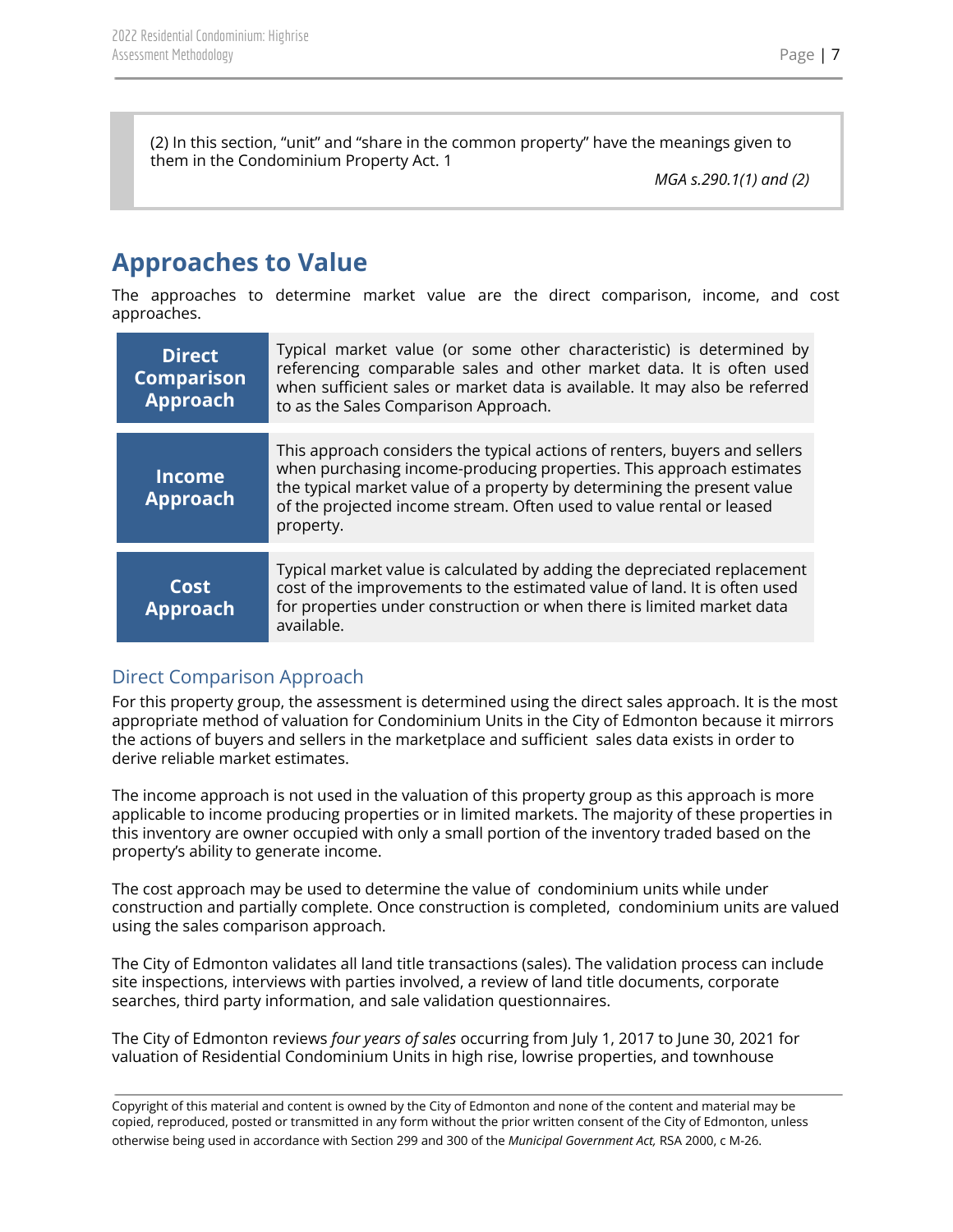properties. Time adjustments are applied to living unit sale prices to account for any market fluctuations occurring between the sale date and the legislated valuation date. For the accessory condominium unit inventory, to ensure sufficient sales, 10 years of sales were used (July 1, 2011 to June 30, 2021).

### Sale price reflects the condition of a property on the sale date and may not be equal to the **assessment.**

### <span id="page-8-0"></span>Zoning

The rules and regulations for land development within Edmonton are contained in the Zoning Bylaw, No. 12800.

s.6.123 **zone:** a specific group of listed Uses and Development Regulations which regulate the Use and Development of land within specific geographic areas of the City... *Zoning Bylaw No. 12800, 2017, s. 6.123*

Residential land use zones vary in part due to density.

s.6.24 **density:** when used in reference to Residential and Residential-Related development, the number of Dwellings on a Site expressed as Dwelling per hectare.

*Zoning Bylaw No. 12800, 2017, s. 6.24*

Not all properties conform to the zoning use set out in the Edmonton Zoning Bylaw. When property doesn't conform to the zoning bylaw, property assessors apply effective zoning. Effective zoning helps ensure that a property is grouped with and compared to similar properties—based on the current use of the land and not on what it's permitted to be developed as (e.g. a legal non-conforming use).

643(1) If a development permit has been issued on or before the day on which a land use bylaw or a land use amendment bylaw comes into force in a municipality and the bylaw would make the development in respect of which the permit was issued a nonconforming use or nonconforming building, the development permit continues in effect in spite of the coming into force of the bylaw.

*MGA, s.643(1)*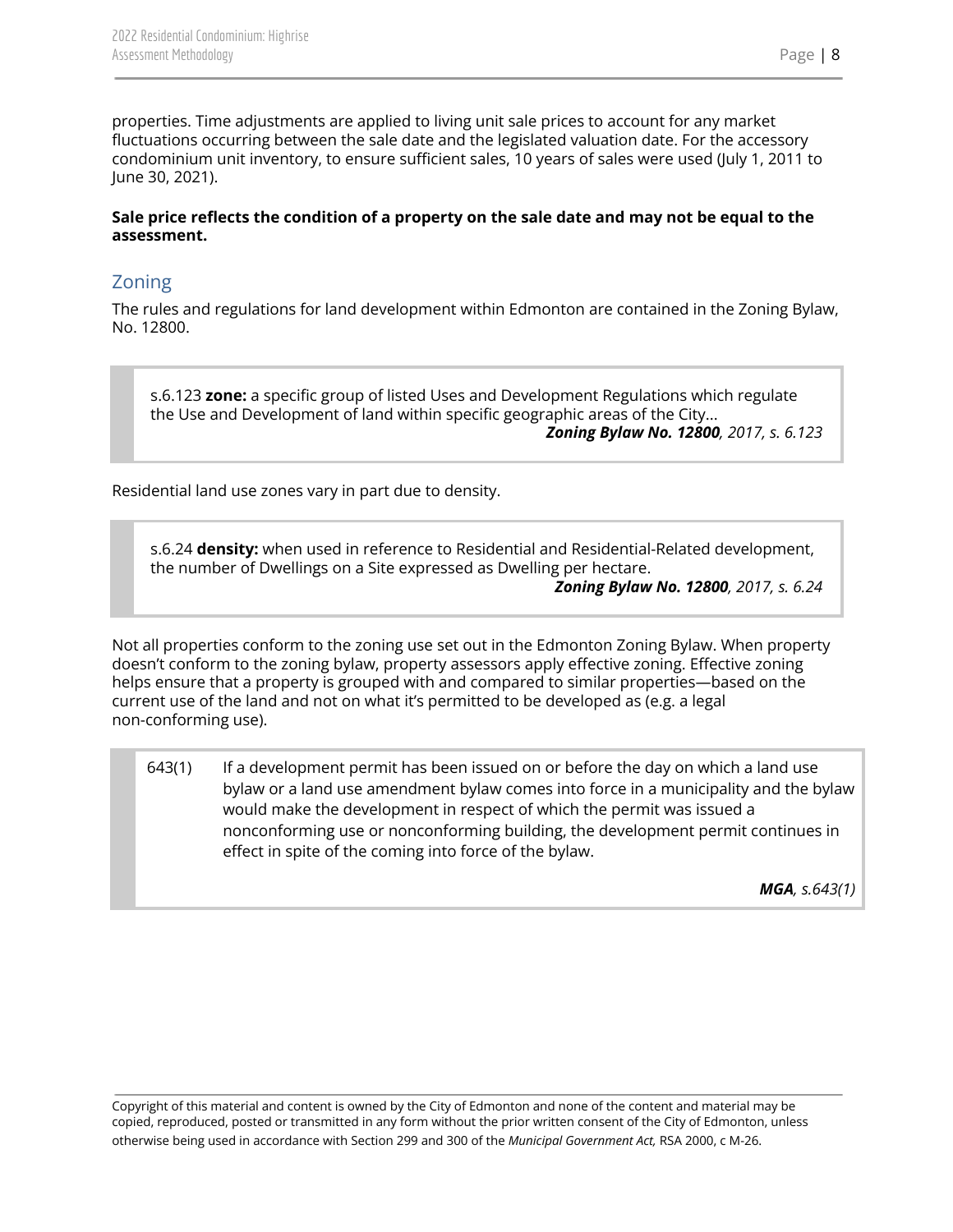### <span id="page-9-0"></span>Highrise Condominium Complexes

<span id="page-9-1"></span>Highrise Condominium Complexes include two types of units.

### <span id="page-9-2"></span>**Highrise Condominium Units**

Condominium units are living units that are "apartment style" and the condominium building is *six stories or greater*.

"apartment style" refers to a residential structure with several individual apartments with a common entrance and hallway.

### <span id="page-9-3"></span>**Accessory Condominium Units**

Accessory Condominium Units include Accessory Structure Units, Parking Units, and Common Area Units. There is one valuation model that encompasses Accessory Condominium Units.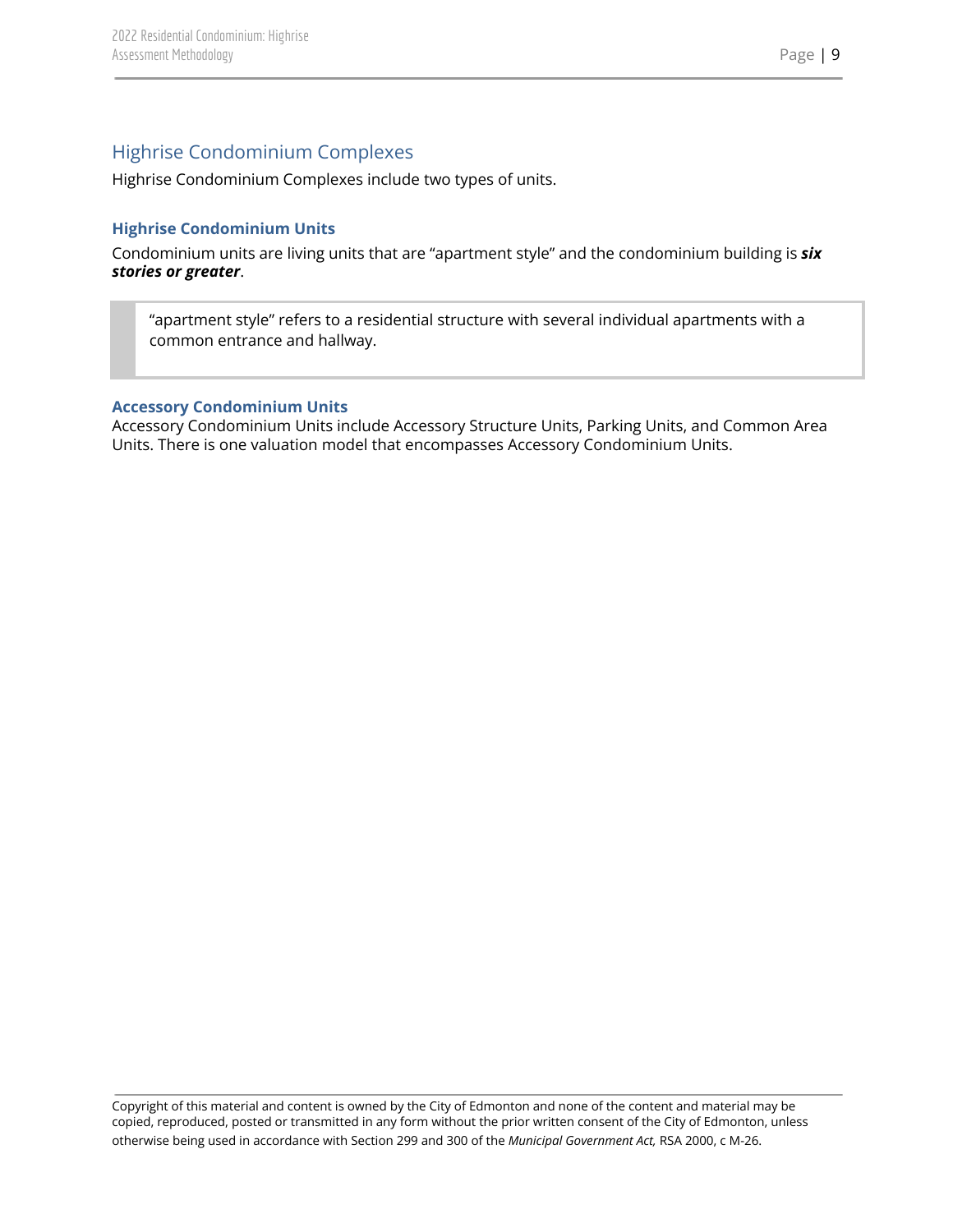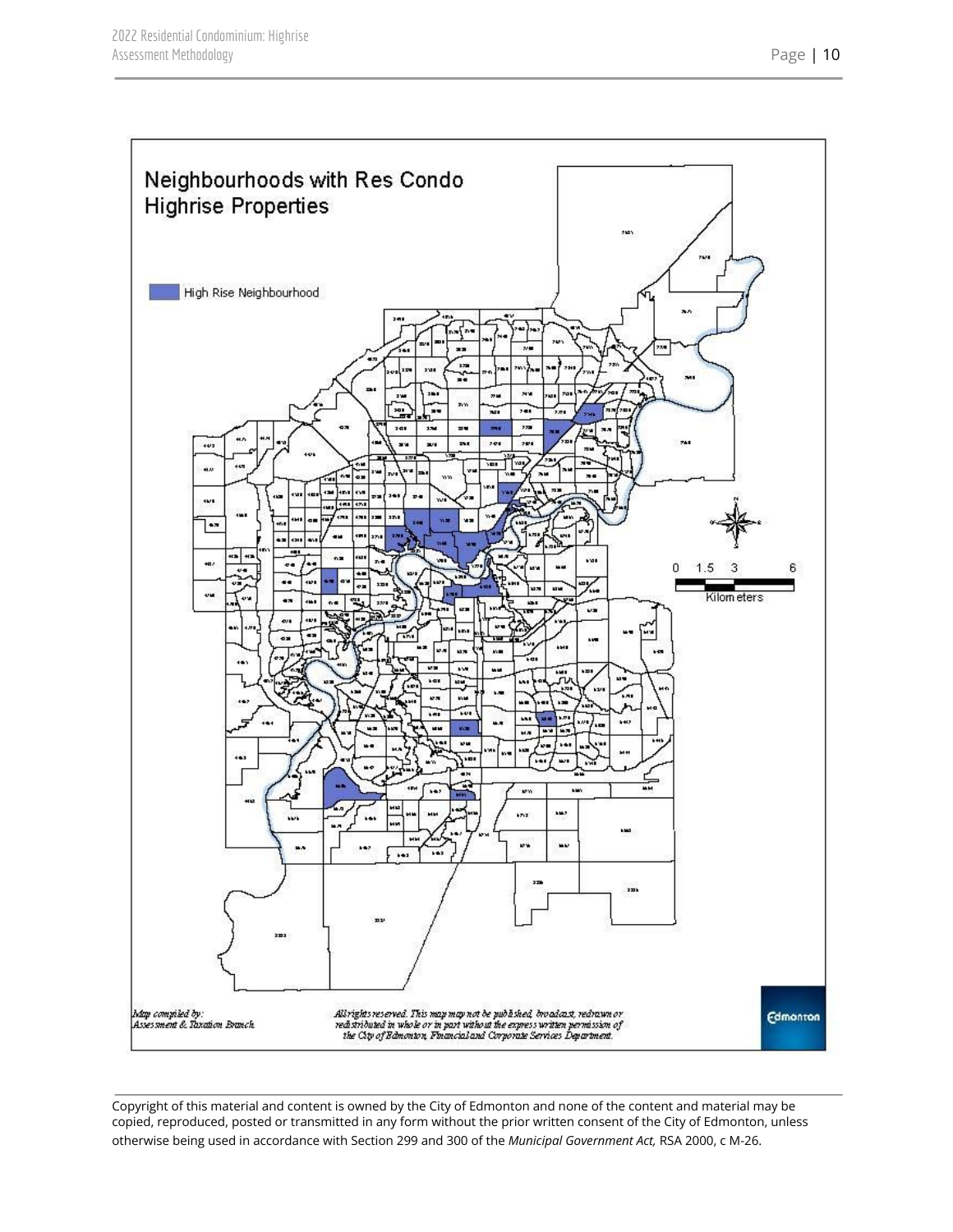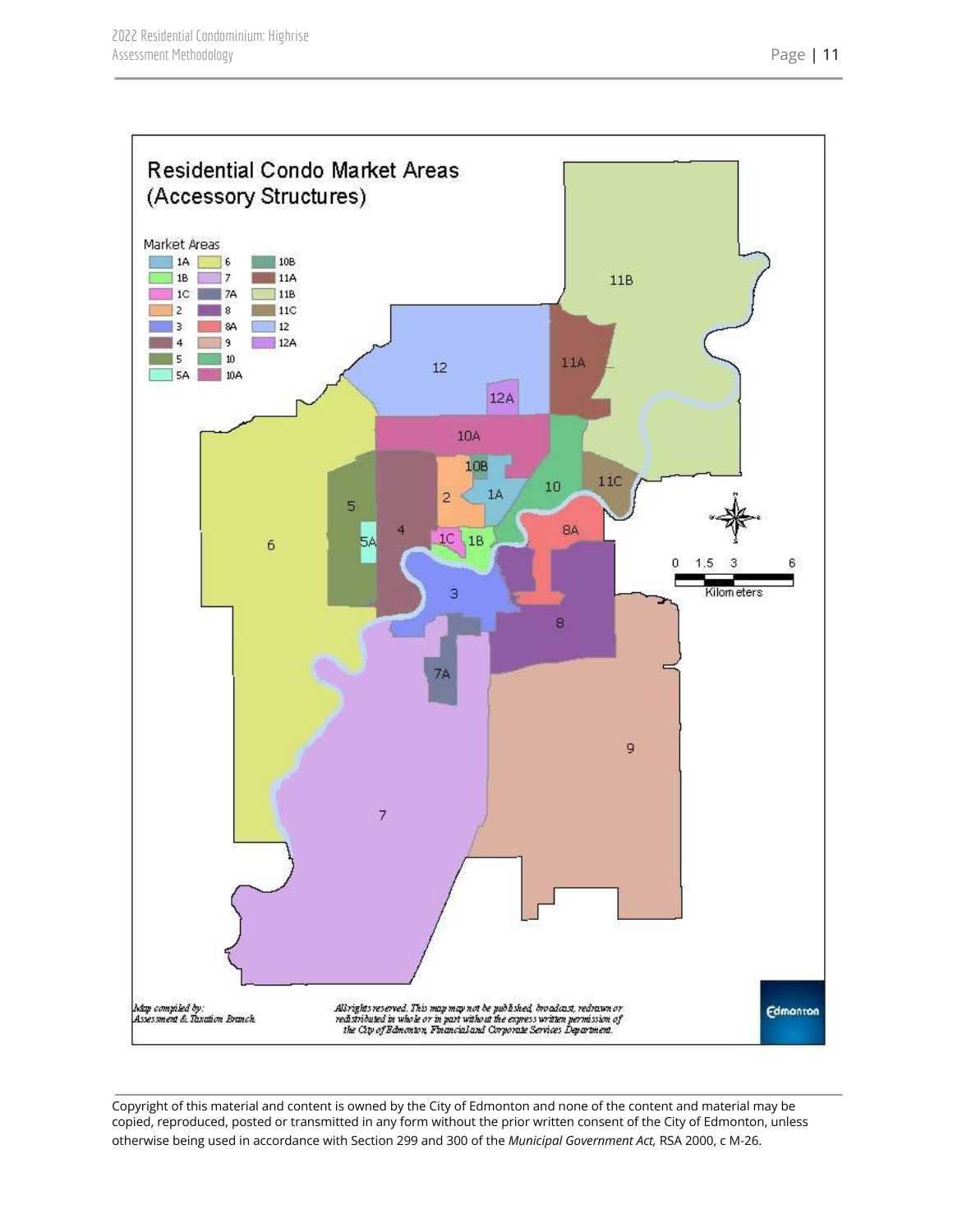# <span id="page-12-0"></span>**Variables**

Not all variables affect market value. Below is the list of variables that affect the assessment value for 2022.

| <b>Highrise Condominium Units</b> |               |                             |
|-----------------------------------|---------------|-----------------------------|
| <b>Unit Attributes</b>            |               | <b>Building Attributes</b>  |
| Balcony                           | Space Type    | Condominium Complex         |
| Condition                         | Unit Location | <b>Effective Year Built</b> |
| Floor Level                       | Unit Net Area | <b>Year Built</b>           |
| <b>Full Bathrooms</b>             | View          |                             |
| Renovations or<br>Upgrades        |               |                             |

| Accessory Condominium Units |           |              |
|-----------------------------|-----------|--------------|
| Market area                 | Unit type | Parking type |
| Year built                  |           |              |

# <span id="page-12-1"></span>Highrise Condominium Unit attributes

The following unit attributes affecting assessment value are as listed (alphabetically):

**Balcony:** The presence of a private exterior space allocated to an individual unit.

### **Condition:**

- **Derelict property** Usually, derelict properties have exterior doors and windows boarded up and are uninhabitable on the basis of an order from Alberta Health Services, a Safety Codes Officer or the City of Edmonton.
- **• Deferred maintenance** General maintenance, typical for the age of the condominium unit, has not been performed and a few items need immediate repair.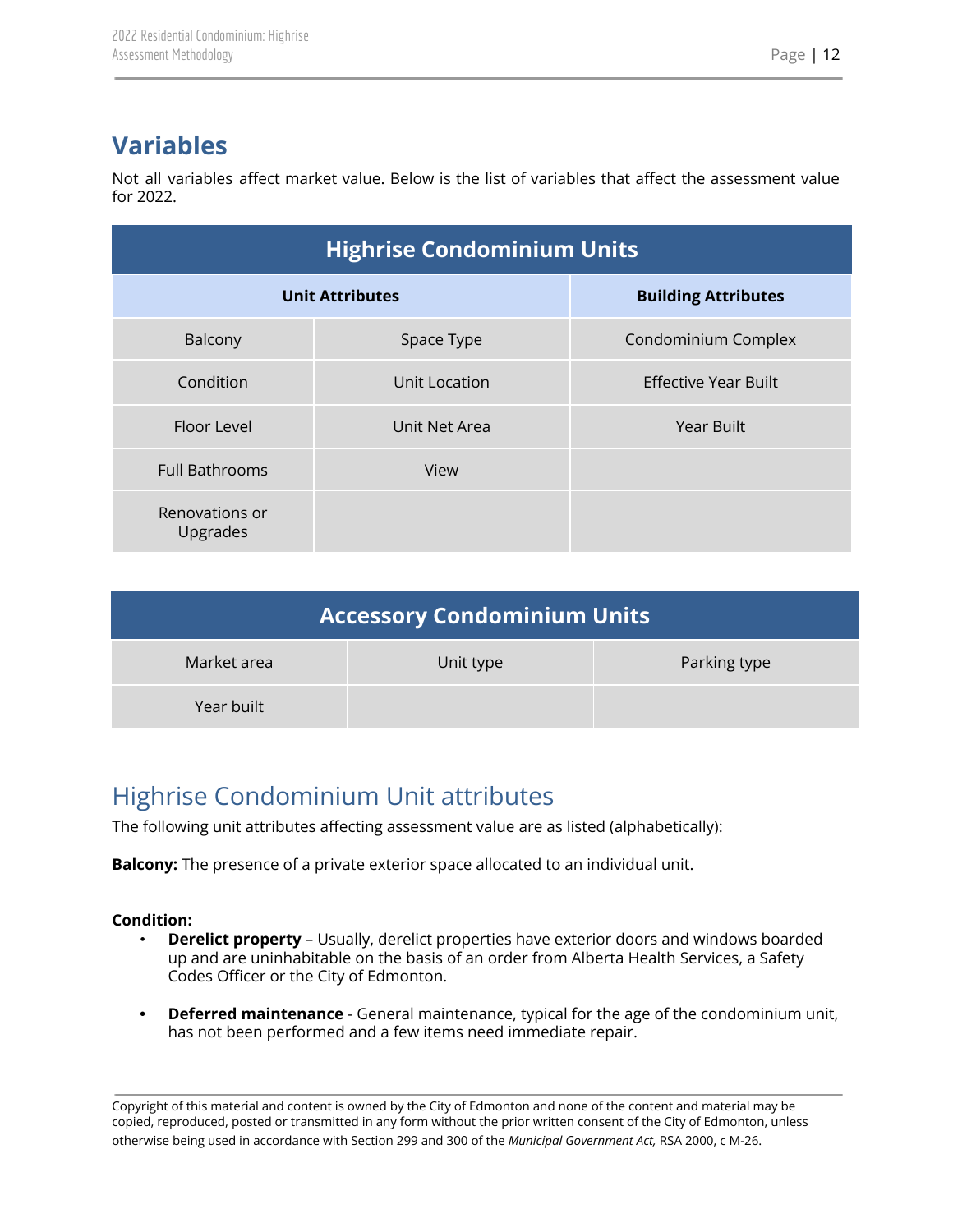**• Original -** average (or better) maintenance has taken place.

**Floor level:** The floor level location where a living unit is situated within the condominium complex (e.g, 2<sup>nd</sup> floor). Living units on higher floor levels typically have higher market values due to desirability.

**Full bathrooms:** The number of full bathrooms in a unit. Full bathrooms include a sink, toilet, and at least one separate shower or bath.

### **Renovations or upgrades**

- **Minor:** The unit has one or several cosmetic upgrades: for example, new paint, flooring, electrical fixtures, countertops, cabinet doors or painted interior doors. Or, the unit is considered to be upgraded when compared to the "base" units typically found within a newly constructed condominium complex.
- **Moderate**: The unit has a combination of cosmetic and extensive upgrades: for example, new kitchen and bathroom cabinets, paint, flooring, electrical and plumbing fixtures, countertops or painted interior doors. The scope of renovations under the moderate factor affects the majority of the unit rather than just one room. The quality of renovations is similar to or slightly better than the original quality of construction.
- **Major:** The unit is fully upgraded. It may have, for example, new kitchen and bathroom cabinets, paint, flooring, electrical and plumbing fixtures, countertops or painted interior doors. The scope of renovations under the major factor affects the majority of the unit rather than just one room. The quality of renovations is significantly better than the original quality of construction. The condominium unit may have custom built features or characteristics not generally found in the market.

**Space type:** The space type of a living unit describes how many bedrooms are present and whether there are any Dens or Lofts.

- **Bachelor unit**: Bachelor/studio suites are those that lack the separating walls found in one bedroom suites and up.
- **One bedroom unit**: This variable defines a unit with only one bedroom.
- **Two bedroom unit**: This variable defines a unit with one bedroom and den, or two bedrooms. The base space type for the highrise condominium inventory is a two bedroom unit.
- **Three bedroom unit**: This variable defines a unit with two bedrooms and a den, or three bedrooms. This unit is not a penthouse.
- **• Four bedroom unit and up:** This variable defines a unit that has greater than three bedrooms. This unit is not a penthouse.
- **Penthouse**: A penthouse unit in a lowrise or highrise that is typically located on the top floor, more luxurious, and larger than other units within the building. Occasionally these units may be located below the highest floor, but this type of penthouse is usually the only

Copyright of this material and content is owned by the City of Edmonton and none of the content and material may be copied, reproduced, posted or transmitted in any form without the prior written consent of the City of Edmonton, unless otherwise being used in accordance with Section 299 and 300 of the *Municipal Government Act,* RSA 2000, c M-26.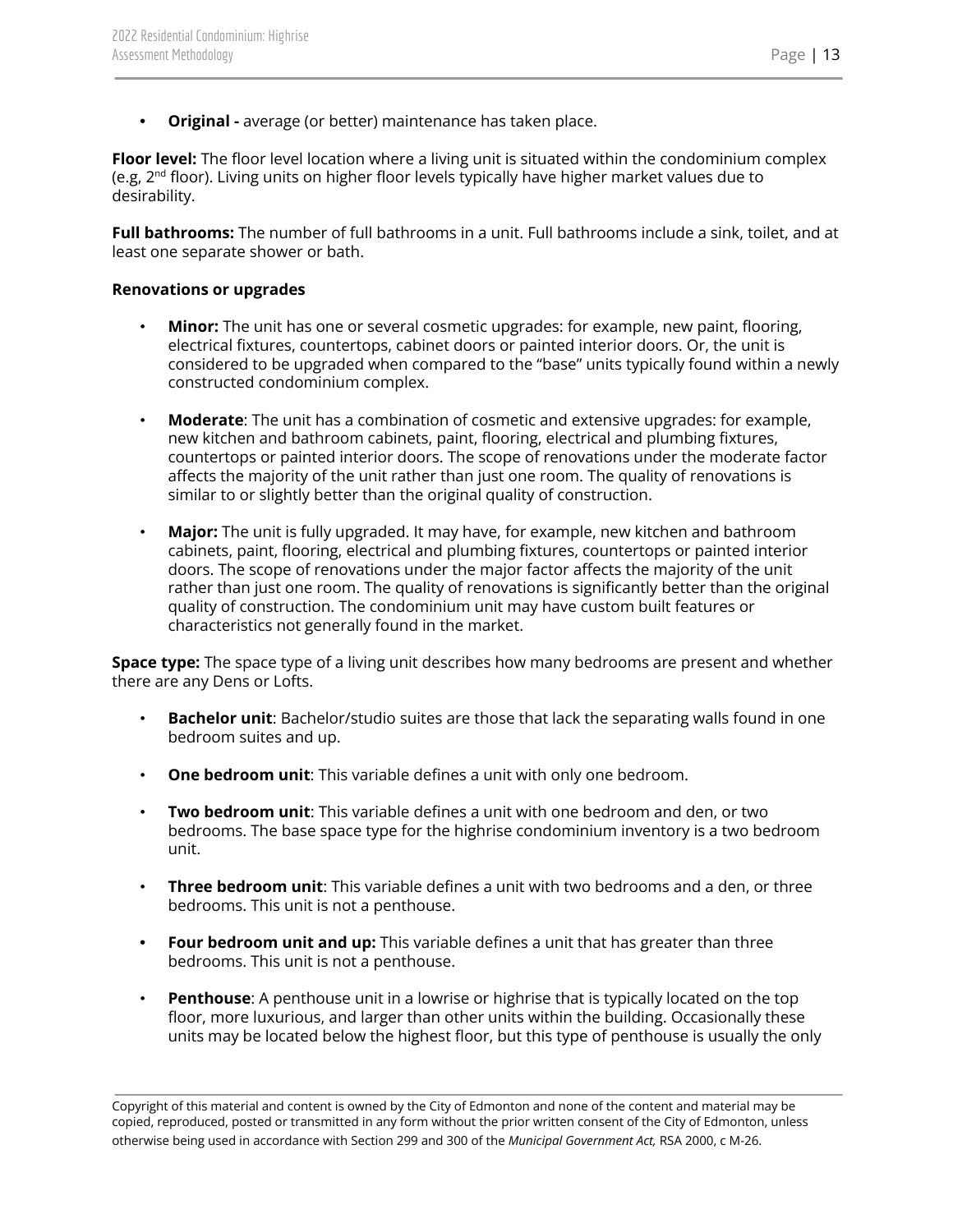residential living unit on an entire floor and are superior to typical units in the condominium complex.

The above space types can also include one of the following features:

- **Den:** A den is similar to another bedroom but lacks a closet or window or solid door
- **Loft**: A partial upper floor in a condominium unit where there are no partitions or doors. Typically, this results in significantly higher ceilings in other areas of the unit.

**Unit location** : Location within the building of the unit relative to other units within the building.

- **Corner unit** Unit is on the corner of the floor, typically with two outside walls at right angles.
- **End unit** Unit is on the end of the floor, typically with three outside walls.
- **Inside unit** Unit is on the inside of the floor, typically with one or two outside walls. Inside unit is not a Corner unit or End unit.
- **Only unit on floor** Unit is the only residential unit on the floor.

**Unit net area:** For highrise condominiums, net area measurements are taken directly from the registered condominium plan.

**Views:** The view variables that affect the assessment value are listed below. A view can be open or limited. For example, a unit with a view of a courtyard could be either,courtyard view-open, or courtyard view-limited. A view may be either a negative or a positive attribute.

- **Open** View is unobstructed and or directly in front of the subject unit or dwelling.
- **Limited/Obstructed** View is obstructed, limited, or not directly facing the unit. For example, the view could be partly obstructed by a building or tree, or far away from the unit or dwelling.

### Commercial view

A condominium unit has a view of a commercial property like a strip mall, grocery store or shopping center. A commercial view has a negative impact on the unit's assessed value.

### Courtyard view

A condominium unit which has a view of a courtyard. A courtyard is an open, unroofed area surrounded by the walls of a building or complex. Only an *open* courtyard view has a positive impact on a property's assessed value.

### Golf course view

A condominium unit has a view of a golf course. A golf course view has a positive impact on a property's assessed value.

### Park view

A condominium unit has a view of a park (green space with trees or playgrounds). The park is located directly in front of a unit's windows. Only an *open* park view has a positive impact on a property's assessed value.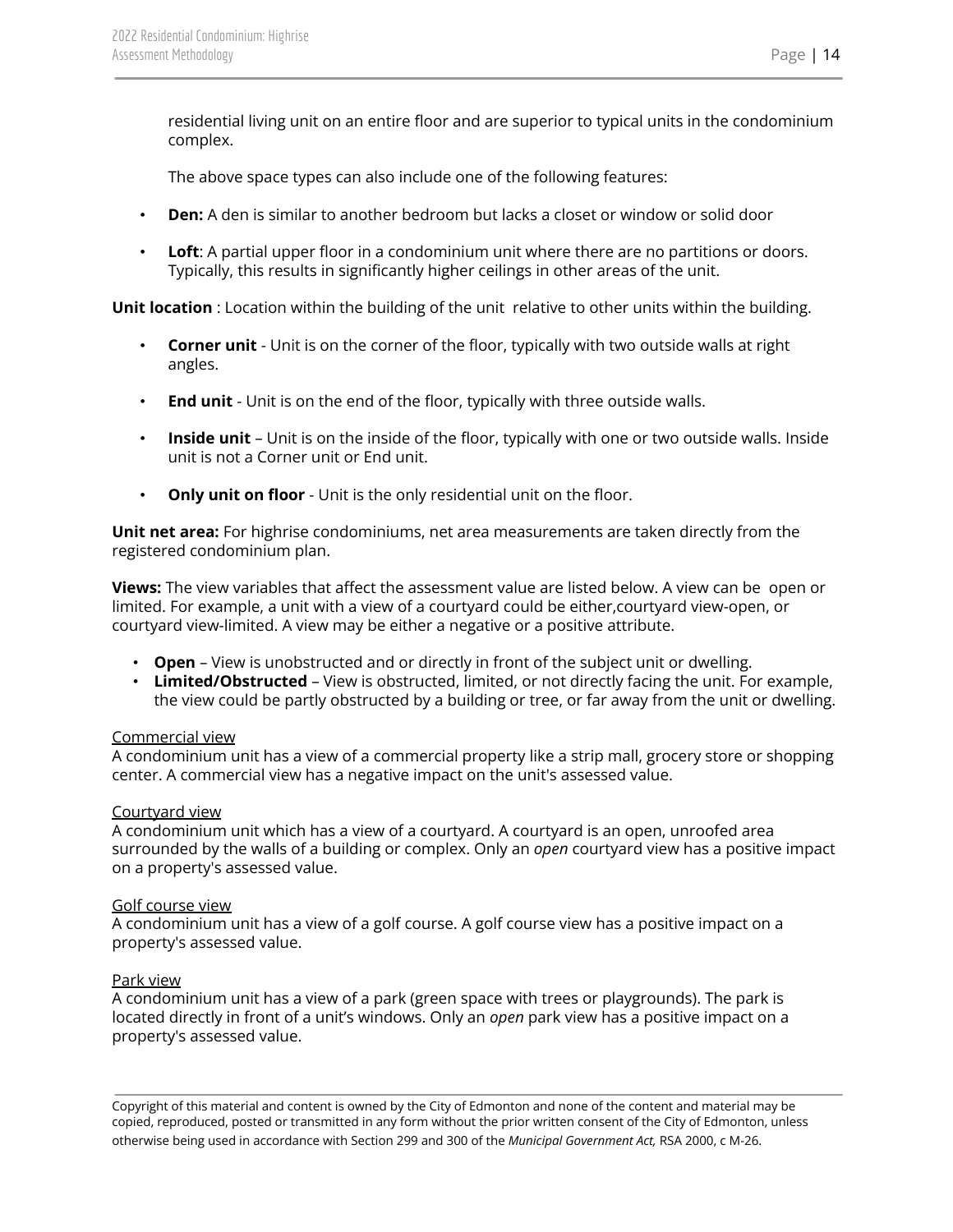### River valley view

A condominium unit has a view of the North Saskatchewan River Valley (land included in the City's *North Saskatchewan River Valley and Ravine System Protection Overlay*). A river valley view has a positive impact on a property's assessed value.

### Street view

A condominium unit has a view of a neighbourhood street primarily used by local traffic. Only an *open* street view has a positive impact on a property's assessed value.

### <span id="page-15-0"></span>Building attributes

The following building attributes affecting assessment value are as listed (alphabetically):

**Condominium Complex:** A condominium complex refers to a building, or group of buildings, usually associated with a common condominium plan. For highrise condominiums, the condominium complex variable is intended to capture the quality, and geographic location of the complex.

**Effective year built:** The effective year built is the age of a condominium building adjusted for any physical changes that affect market value.

For example, a condominium building that has been damaged by fire and fully rebuilt may have a newer effective year built than its actual year built. Same applies when the condominium building goes through extensive renovations as part of its maintenance of quality and value.

When the effective year built differs from the original year built, the effective year built is used in determining the value of a property.

It allows not only to compare the property to a typical property built that year but also takes into consideration the overall usability and condition of the condominium.

**Year built:** The year that a condominium building was originally constructed. If construction spanned over several years, this is the first year of construction.

# <span id="page-15-1"></span>**Accessory Condominium Units**

**Market area:** A geographic area, typically encompassing a group of neighbourhoods. The purpose of a market area is for market analysis. These borders are similar to those defined by the CMHC (Canada Mortgage and Housing Corporation) zones. Please refer to the Residential Condo Market Areas (Accessory structures) map within this methodology guide.

### **Unit type**

### Accessory Structure Unit

Individually titled units that do not conform to any other unit type. For example, these include storage units.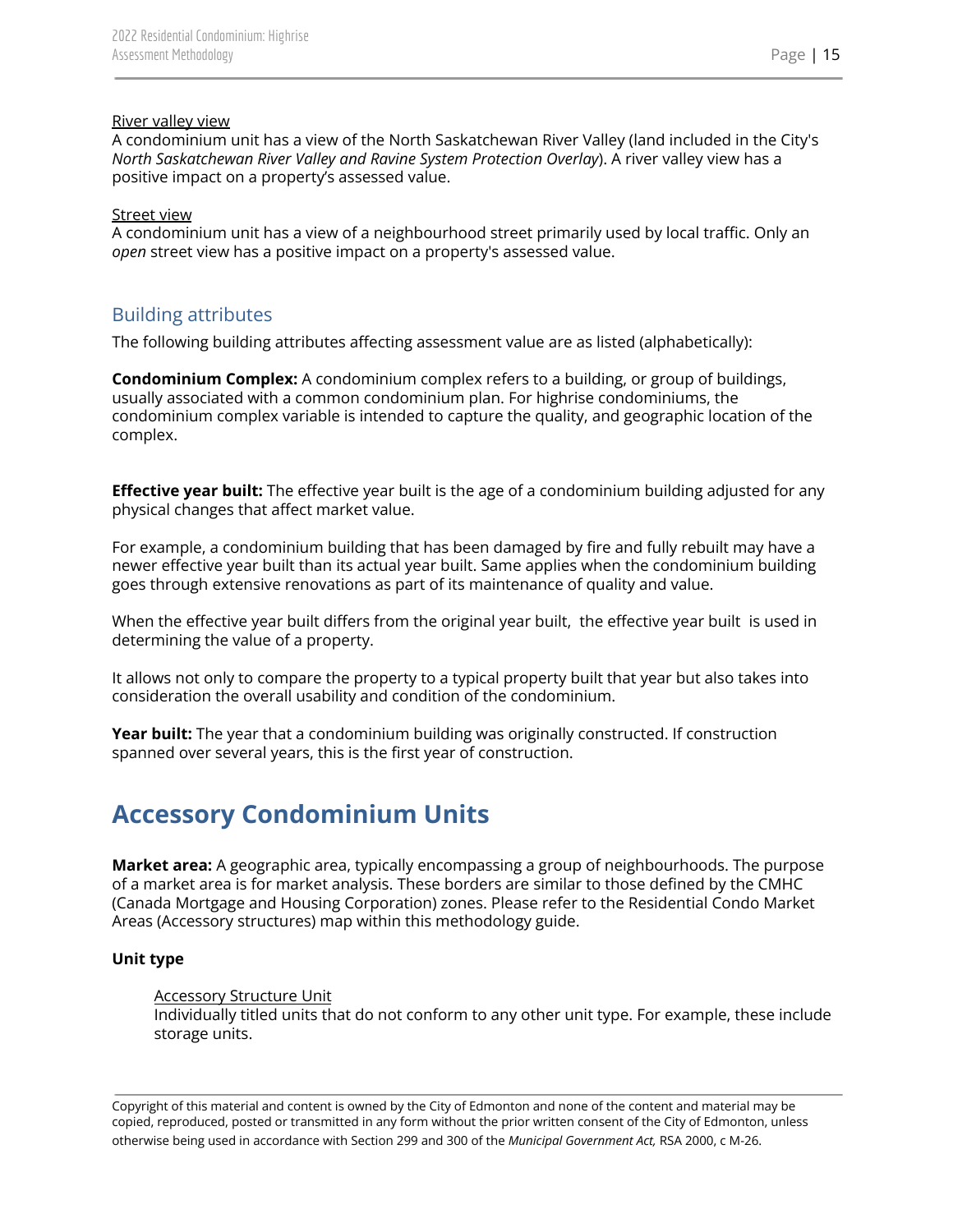#### Parking Unit

Individually titled units designed for parking including surface, garage and underground parking units.

#### Common Area Unit

Any unit that is not registered as a living unit, parking unit or an accessory structure unit.

#### **Parking Unit type**

- **Surface parking:** Parking located on ground level or higher that is not covered or may be covered but has little protection from outside elements.
- **Underground parking:** Parking located in an underground structure that provides much more protection than surface parking. Though typically heated, these parkades protect against the elements to such a degree that even when unheated they provide more warmth than parking outside.
- **Garage parking:** Fully enclosed parking in an above-ground structure. Though typically heated, these structures protect against the elements to such a degree that even when unheated they provide more warmth than parking outside.

**Year built:** The year that the parking structure was originally constructed. If construction spanned over several years, this is the first year of construction.

### <span id="page-16-0"></span>**Adjustments**

### ● **Condominium complex adjustment**

Not all condominium complexes may decrease/increase in value at the same rate as the typical annual decrease/increase found in the time adjustment analysis. Where market evidence demonstrates that a condominium complex or group of units in a condominium complex display different tendencies than the other similar complexes or groups of units, a condominium complex adjustment may be applied to ensure the assessment accurately reflects market value. A condominium complex adjustment, generally a percentage, is based on market evidence and other considerations. It may be an upward or downward adjustment.

### **Sample Assessment Detail Report**

The factors and variables used to calculate each individual property assessment are displayed in the Factors Used to Calculate section of each property's *Assessment Detail Report*. "**Type"** specifies whether the variable applies to the unit, site or a specific building:

- Unit An adjustment that is applied to a condominium unit.
- Site An adjustment that is applied to the parcel of land only.
- Building An adjustment that is applied to the improvement only.

### **Neighbourhood:**

● A Neighbourhood is a geographical area as defined by the City of Edmonton. Maps identifying neighbourhood boundaries are accessible on the City website, <http://maps.edmonton.ca/map.aspx> (choose "Neighbourhood" in the "I'm looking for" drop-down menu). Neighborhood is provided on the detail report for information purposes only.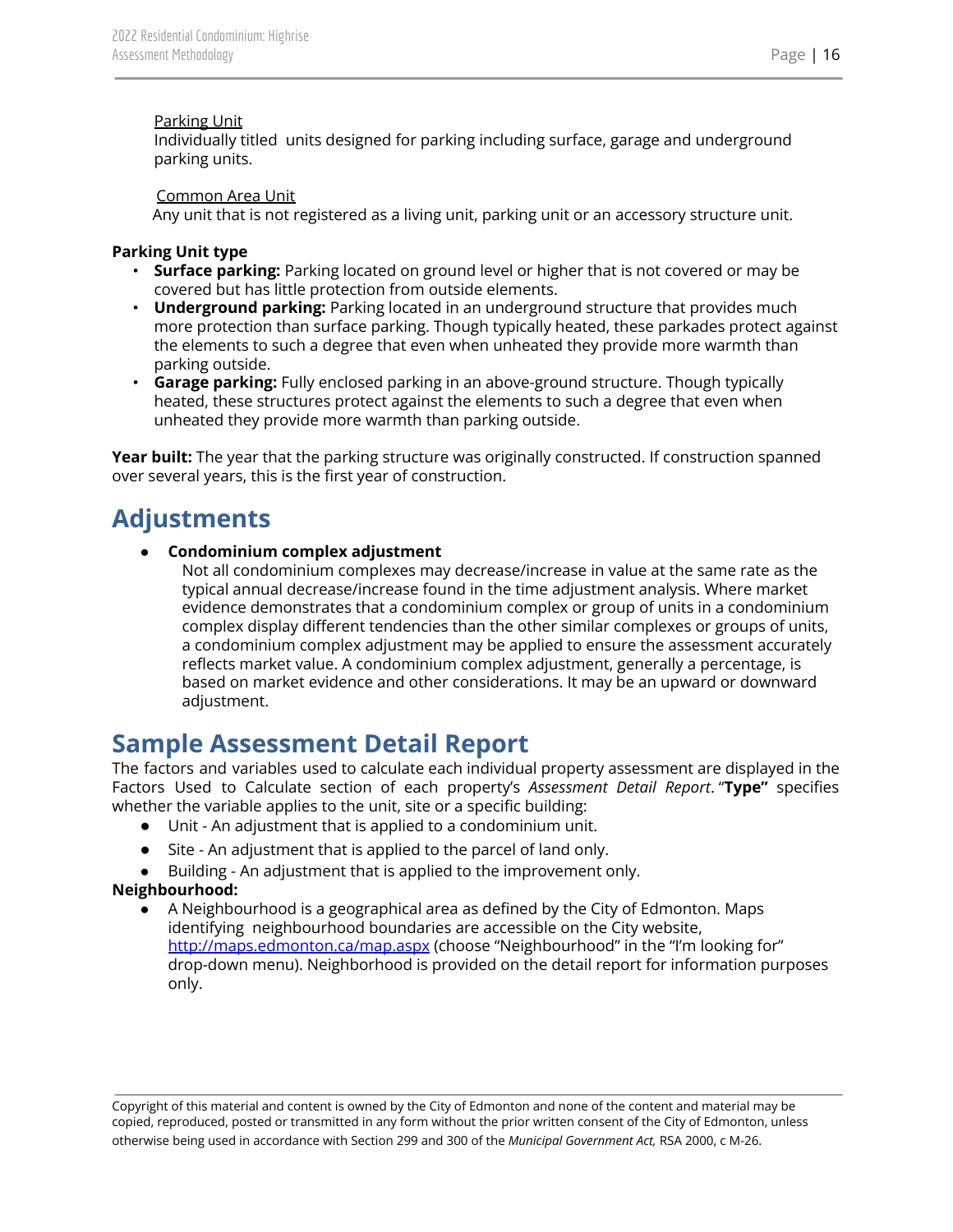**Edmonton** 

### 2022 Property Assessment Detail Report **Assessment and Taxation**

### **Account XXXXXXX**

| <b>Report Date</b>         | December 13, 2021                            | page 1 of |
|----------------------------|----------------------------------------------|-----------|
| 2022 Assessed Value        | \$412,000                                    |           |
| Date of Issue              | January 14, 2022                             |           |
| <b>Property Address</b>    | XXX XXXXX XXX STREET NW                      |           |
| <b>Legal Description</b>   | Plan: XXXXXXX Unit: XXX                      |           |
| Zoning                     | RA9 - High Rise Apartment District           |           |
| <b>Effective Zoning</b>    | RA9 - High Rise Apartment District           |           |
| Neighbourhood              | Strathcona                                   |           |
| <b>Assessment Class</b>    | <b>RESIDENTIAL</b>                           |           |
| <b>Property Use</b>        | 100% Highrise condominium                    |           |
| Taxable Status             | January 1 - December 31, 2022; FULLY TAXABLE |           |
| <b>Unit of Measurement</b> | METRIC (metres, square metres)               |           |
|                            |                                              |           |

#### **Factors Used to Calculate Your 2022 Assessed Value**

|                       |                     | <b>MARKET VALUE APPROACH</b> | <b>DIRECT COMPARISON</b> |
|-----------------------|---------------------|------------------------------|--------------------------|
| <b>VARIABLE</b>       | <b>FACTOR</b>       | <b>TYPE</b>                  |                          |
| Neighbourhood         | <b>STRATHCONA</b>   | <b>Site</b>                  |                          |
| Year built            | 1979                |                              | <b>Building</b>          |
| Effective year built  | 1979                |                              | <b>Building</b>          |
| Unit net area         | 180                 | Unit                         |                          |
| Floor level           | FLOOR 19            | Unit                         |                          |
| Unit location         | <b>END UNIT</b>     | Unit                         |                          |
| Space type            | <b>TWO BEDROOMS</b> | <b>Unit</b>                  |                          |
| <b>Full bathrooms</b> | 2 OR MORE           | Unit                         |                          |
| Balcony               | <b>YES</b>          | Unit                         |                          |
| River valley view     | <b>OPEN</b>         | Unit                         |                          |

Legal: This information is collected for property assessment purposes only. While the City of Edmonton provides this information in good faith, it does not warrant, covenant, or guarantee the completeness<br>and accuracy of t

Visit myproperty.edmonton.ca · email assessment@edmonton.ca · call 311 (780-442-5311)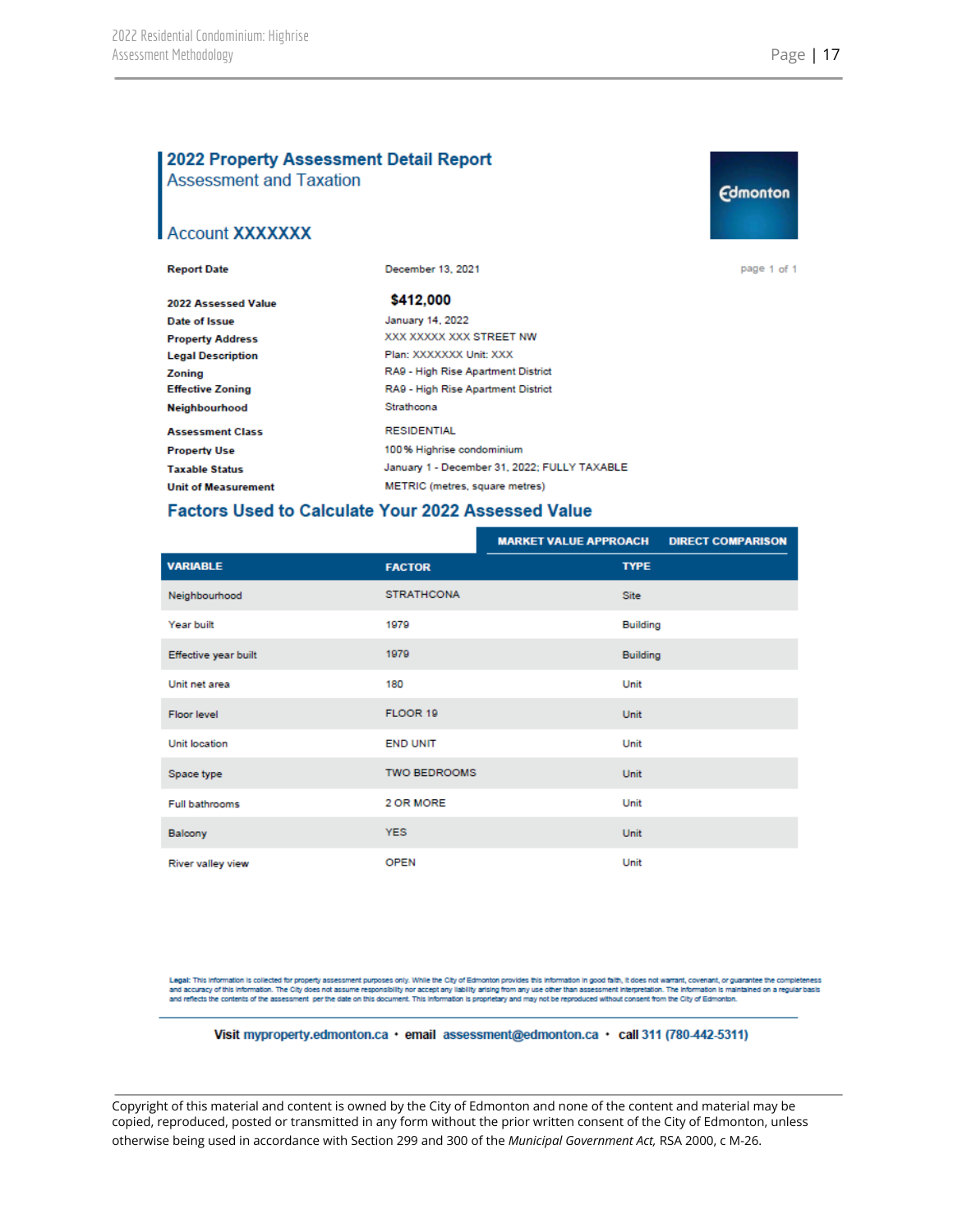# <span id="page-18-0"></span>**Methods to Adjust Comparables**

There are two techniques for adjusting comparables: **quantitative** and **qualitative**.

### <span id="page-18-1"></span>Quantitative Adjustments

Each characteristic of a property can be measured or quantified by a mathematical expression and adjusted for.

*Several techniques are available to quantify adjustments to the sale prices of comparable properties: data analysis techniques such as paired data analysis, grouped data analysis, and secondary data analysis, statistical analysis, including graphic analysis…*

(AIC, 2010, p. 14.2)

*In the direct comparison approach, the best comparables are those sales that require the least absolute adjustment.*

(AIC, 1995, p. 245).

Quantitative adjustments involve adjusting a known value (sale price for example) by adding or subtracting an amount that a given characteristic adds to or subtracts from that value. A quantitative adjustment should be made for each characteristic that differs between the subject property and the comparable property.

Due to the legislative requirement to use mass appraisal, the City has used statistical analysis to determine annual assessments.

*"coefficient" means a number that represents the quantified relationship of each variable to the assessed value of a property when derived through a mass appraisal process.*

**MRAT** s.31(a)

The City is not required to disclose the coefficients. In the absence of quantitative adjustments, an alternative technique is qualitative analysis.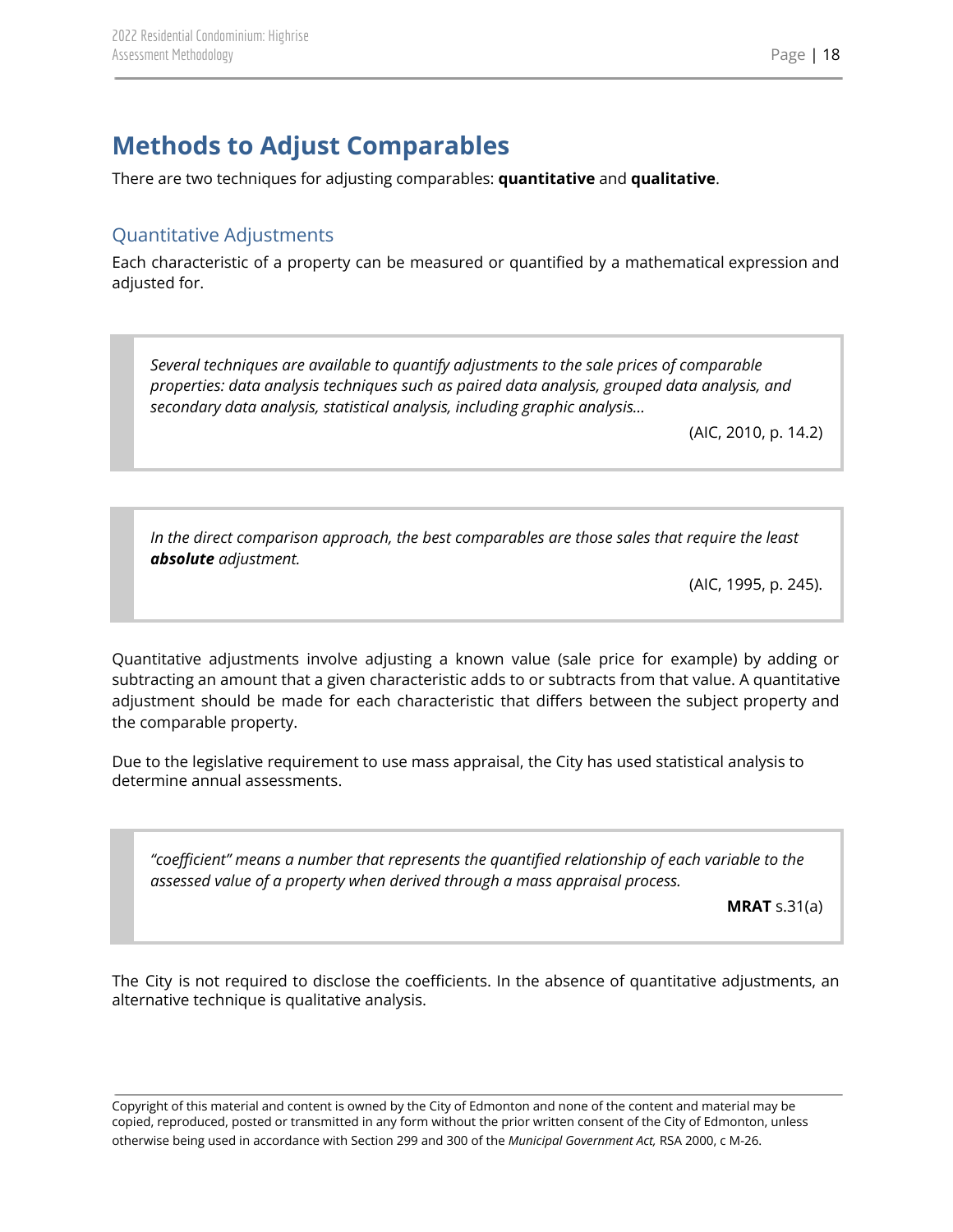### <span id="page-19-0"></span>Qualitative Analysis

Each comparable property is compared with the subject property on an overall basis. In a qualitative analysis, comparable properties are identified as inferior, similar, or superior overall to the subject property in order to bracket the probable value range of the subject property.

*When a sale property is considered to offer important market evidence but finding the means to make quantitative adjustments is lacking, the appraiser may turn to other major direct comparison techniques, qualitative analysis.*

(AIC, 2005, p. 19.10)

*Qualitative analysis recognizes … the difficulty in expressing adjustments with mathematical precision.*

(AIC, 2010, p. 14.6 )

*…reliable results can usually be obtained by bracketing the subject between comparables that are superior and inferior to it.*

(AIC, 2010, p. 14.7)

*If one or two comparable properties require fewer total adjustments than the other comparable transactions, an appraiser may attribute greater accuracy and give more weight to the value indications obtained from these transactions, particularly if the magnitude of the adjustments is approximately the same.*

(AIC, 2010, p. 13.16)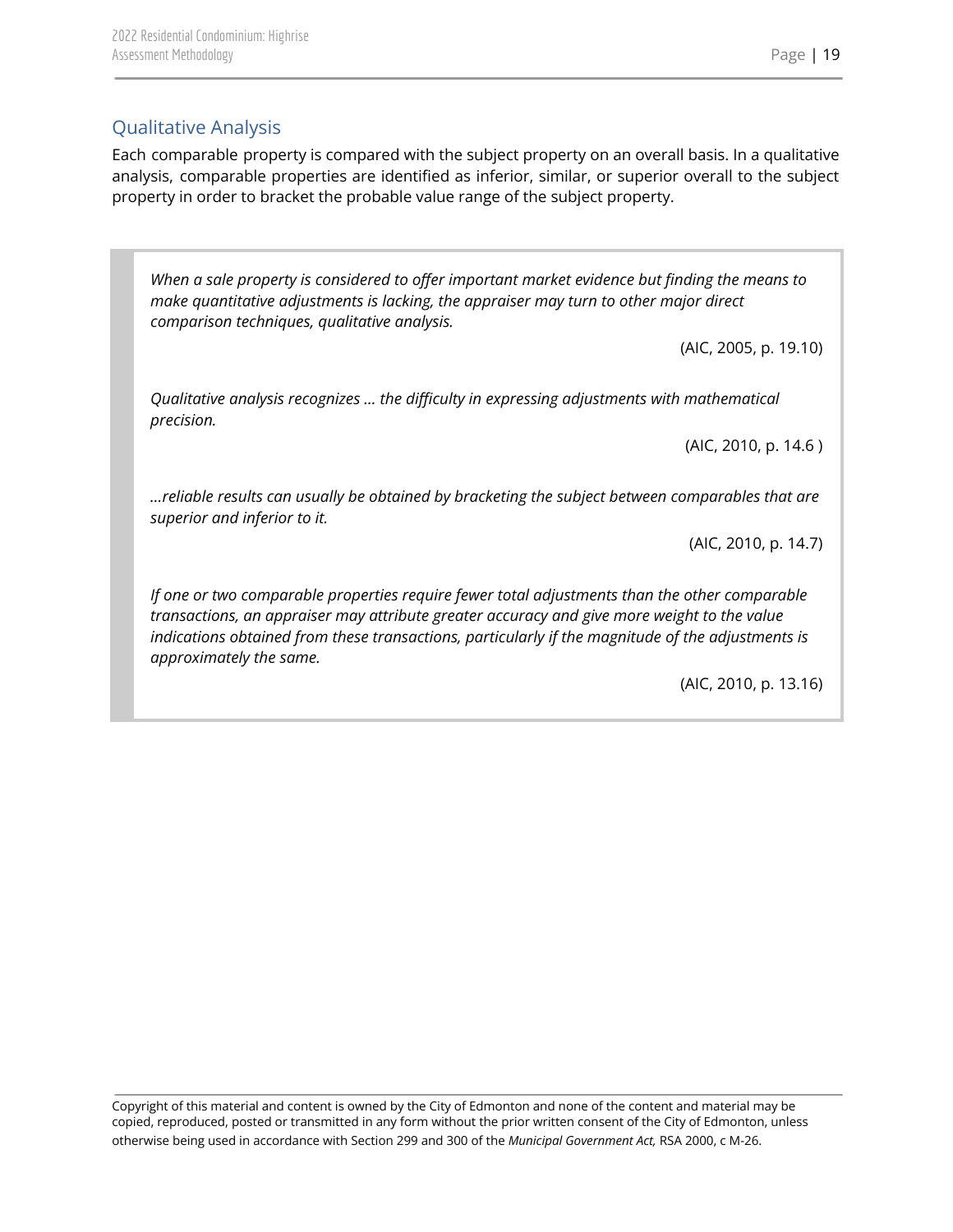### <span id="page-20-0"></span>**References**

- City of Edmonton. (2018). *Zoning Bylaw No. 12800.* Retrieved from City of Edmonton: http://webdocs.edmonton.ca/InfraPlan/zoningbylaw/bylaw\_12800.htm
- Eckert, J., Gloudemans, R., & Almy, R. (1990). *Property Appraisal and Assessment Administration.* Chicago, Illinois: International Association of Assessing Officers.
- International Association of Assessing Officers [IAAO]. (1997). *Glossary for Property Appraisal and Assessment.* Chicago IL.
- Province of Alberta *Matters Relating to Assessment and Taxation Regulation, 2018.* Retrieved from Service Alberta, Queen's Printer: http://www.qp.alberta.ca

Province of Alberta. Municipal Government Act. Edmonton, AB: Queen's Printer.

Appraisal Institute of Canada (1995). *Basics of Real Estate Appraising Fourth Edition*. Winnipeg, Canada.

Appraisal Institute of Canada (2005). *The Appraisal of Real Estate Second Canadian Edition*. Vancouver, Canada.

Appraisal Institute of Canada (2010). *The Appraisal of Real Estate Third Canadian Edition*. Vancouver, Canada.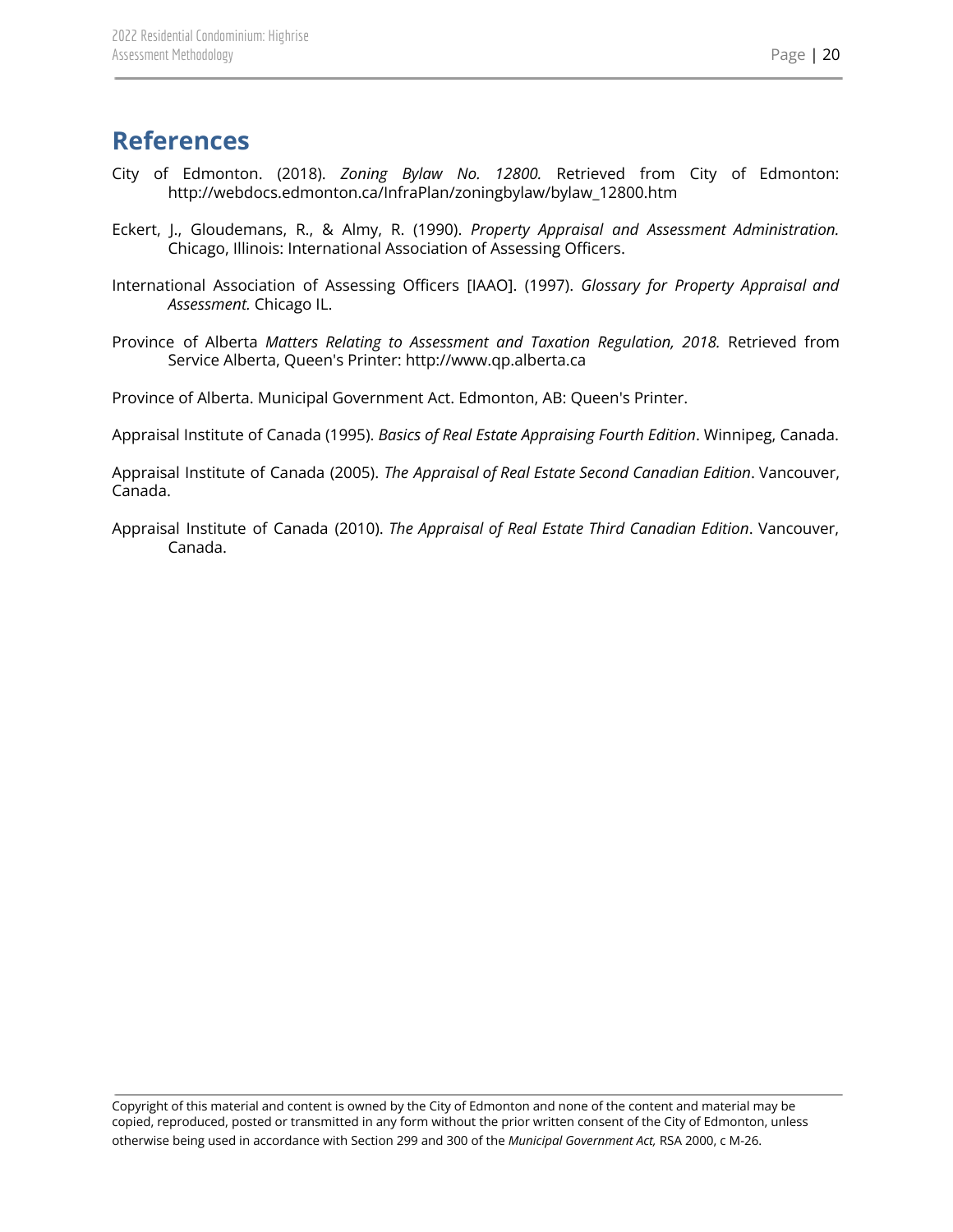# <span id="page-21-0"></span>**Appendix**

### <span id="page-21-1"></span>Zone Chart: Residential Condominiums

| RF <sub>5</sub> | <b>Row Housing Zone (s. 160)</b> is to provide for relatively low to medium density<br>housing, generally referred to as Row Housing.                                                         |
|-----------------|-----------------------------------------------------------------------------------------------------------------------------------------------------------------------------------------------|
| RF <sub>6</sub> | Medium Density Multiple Family Zone (s. 170) is to provide for medium density<br>housing, where some units may not be at Grade.                                                               |
| RA7             | Low Rise Apartment Zone (s. 210) provides for lowrise apartment buildings.                                                                                                                    |
| RA <sub>8</sub> | <b>Medium Rise Apartment Zone (s. 220)</b> provides for medium-rise apartment<br>buildings.                                                                                                   |
| RA <sub>9</sub> | High Rise Apartment Zone (s. 230) provides for highrise apartment buildings.                                                                                                                  |
| <b>RMD</b>      | Residential Mixed Dwelling Zone (s. 155) is to provide for a range of dwelling<br>types and densities including single detached, semi-detached, and row housing.                              |
| <b>UCRH</b>     | Urban Character Row Housing Zone (s. 165) is to provide for medium density<br>Row Housing in a manner that is characteristic of urban settings and can include<br>more intensive development. |

\*For zonings not listed above, please see zoning bylaw 12800.

### <span id="page-21-2"></span>Measure Conversion Chart

| <b>Imperial to Metric - Length</b>               | <b>Imperial to Metric - Area</b>                                       |
|--------------------------------------------------|------------------------------------------------------------------------|
| <b>1</b> inch (in) = $2.54$ centimetres (cm)     | <b>1</b> square foot (sqft) = $0.09290$ square metre (m <sup>2</sup> ) |
| <b>1</b> foot (ft) = $0.3048$ metres (m)         | <b>1</b> acre (ac) = <b>4,046.86</b> square metre (m <sup>2</sup> )    |
| <b>Imperial Conversions</b>                      | <b>1</b> acre (ac) = $0.40469$ hectares (ha)                           |
| <b>1</b> acre (ac) = $43,560$ square feet (sqft) | <b>Metric Conversions</b>                                              |
| 1 square mile = $640$ acres (ac)                 | 1 square kilometer (sq km) = 100 hectares (ha)                         |
| <b>1</b> section = $640$ acres (ac)              | <b>1</b> hectare (ha) = <b>10,000</b> square metres (m <sup>2</sup> )  |